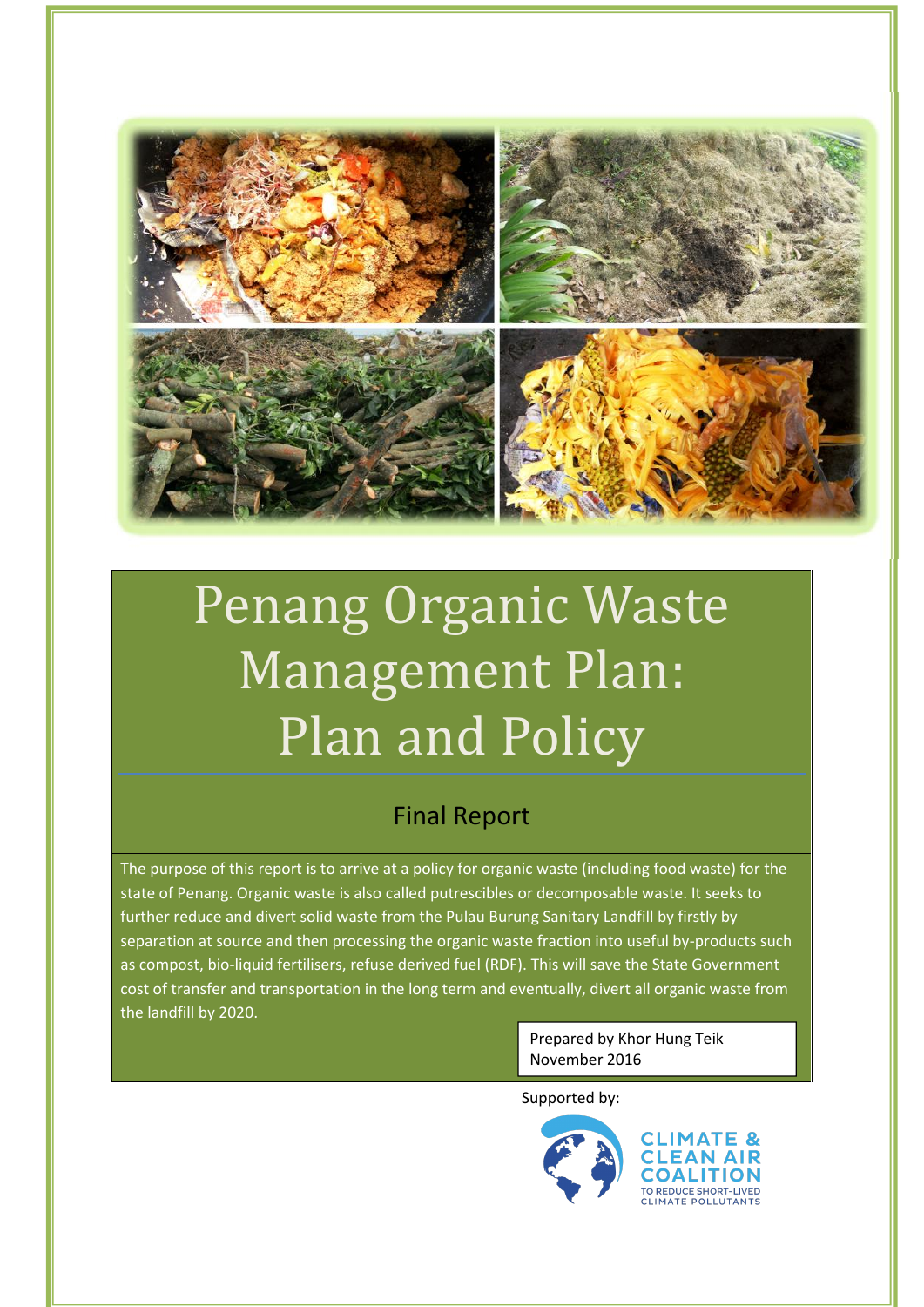| 2.0 |                                                                                                                                                                                            |  |
|-----|--------------------------------------------------------------------------------------------------------------------------------------------------------------------------------------------|--|
|     |                                                                                                                                                                                            |  |
|     |                                                                                                                                                                                            |  |
| 5.0 |                                                                                                                                                                                            |  |
| 6.0 |                                                                                                                                                                                            |  |
|     |                                                                                                                                                                                            |  |
|     | OBJECTIVE 1: To divert the amount of organic waste (putrescibles) from the Pulau Burung Sanitary                                                                                           |  |
|     |                                                                                                                                                                                            |  |
|     |                                                                                                                                                                                            |  |
|     | Strategy 1.3: Increase community awareness and understanding of separating organic waste at                                                                                                |  |
|     | OBJECTIVE 2: To reduce the costs of collection, transfer and treatment of organic waste for the                                                                                            |  |
|     | Strategy 2.1: Encourage treatment of organic waste into useful by-products at source where                                                                                                 |  |
|     | OBJECTIVE 3: To incentivise organic waste treatment by private and community efforts such as<br>Neighbourhood Watch (Rukun Tetangga) through costs savings by local authorities 12         |  |
|     | Strategy 3.1: Develop incentive systems to reward efforts such as Neighbourhood Watch                                                                                                      |  |
|     |                                                                                                                                                                                            |  |
|     | OBJECTIVE 4: To emulate nature and return all organic outputs to food production, parks and<br>gardens and energy production thereby completing the nutrient cycle to ensure a sustainable |  |
|     | Strategy 4.1: Develop and promote new linkages to return organic outputs to the food<br>production process in agricultural, horticultural and agro-forestry sectors.  15                   |  |
|     | Strategy 4.2: Encourage a food waste to food policy to maintain food security through urban                                                                                                |  |
| 8.0 |                                                                                                                                                                                            |  |
|     |                                                                                                                                                                                            |  |
|     |                                                                                                                                                                                            |  |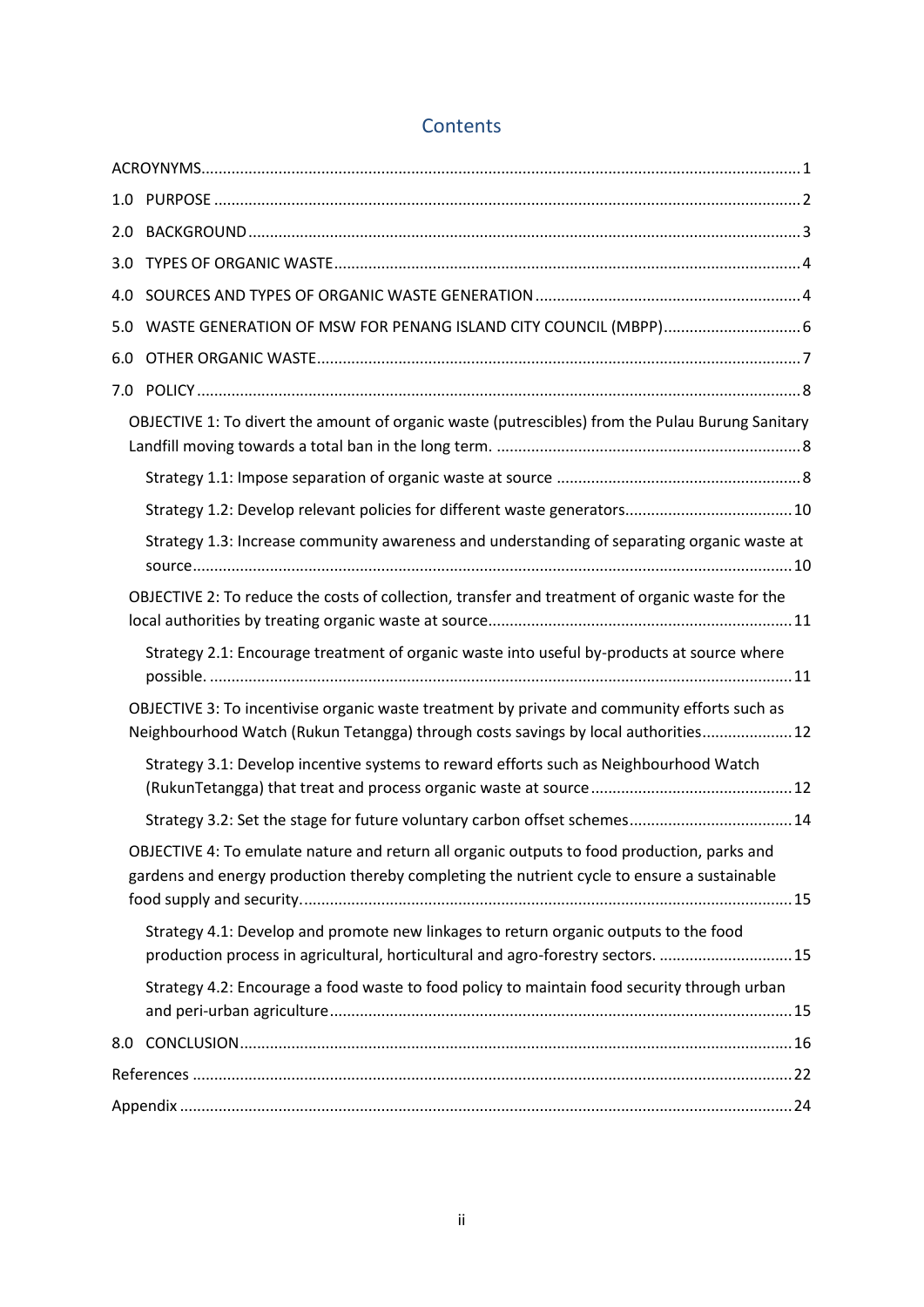# **LIST OF TABLES**

| Table 2: Waste Composition of Seberang Perai Municipal Council (MPSP) & Penang Island City  |  |
|---------------------------------------------------------------------------------------------|--|
|                                                                                             |  |
| Table 3: Sources & Types of Organic Waste Generated and their Characteristics4              |  |
|                                                                                             |  |
|                                                                                             |  |
|                                                                                             |  |
|                                                                                             |  |
| Table 8: Types of Organic Waste Generators and Proposed Incentive Schemes 13                |  |
| Table 9: Summary for MBPP, MPSP & Overall Waste Composition at the Pulau Burung Landfill 18 |  |
| Table 10: Composition of MSW, MBPP and MPSP, 2003 compared with 2016 Survey Results19       |  |
| Table 11: Waste Disposed at the Pulau Burung Sanitary Landfill, 2005-201520                 |  |

# **LIST OF FIGURES**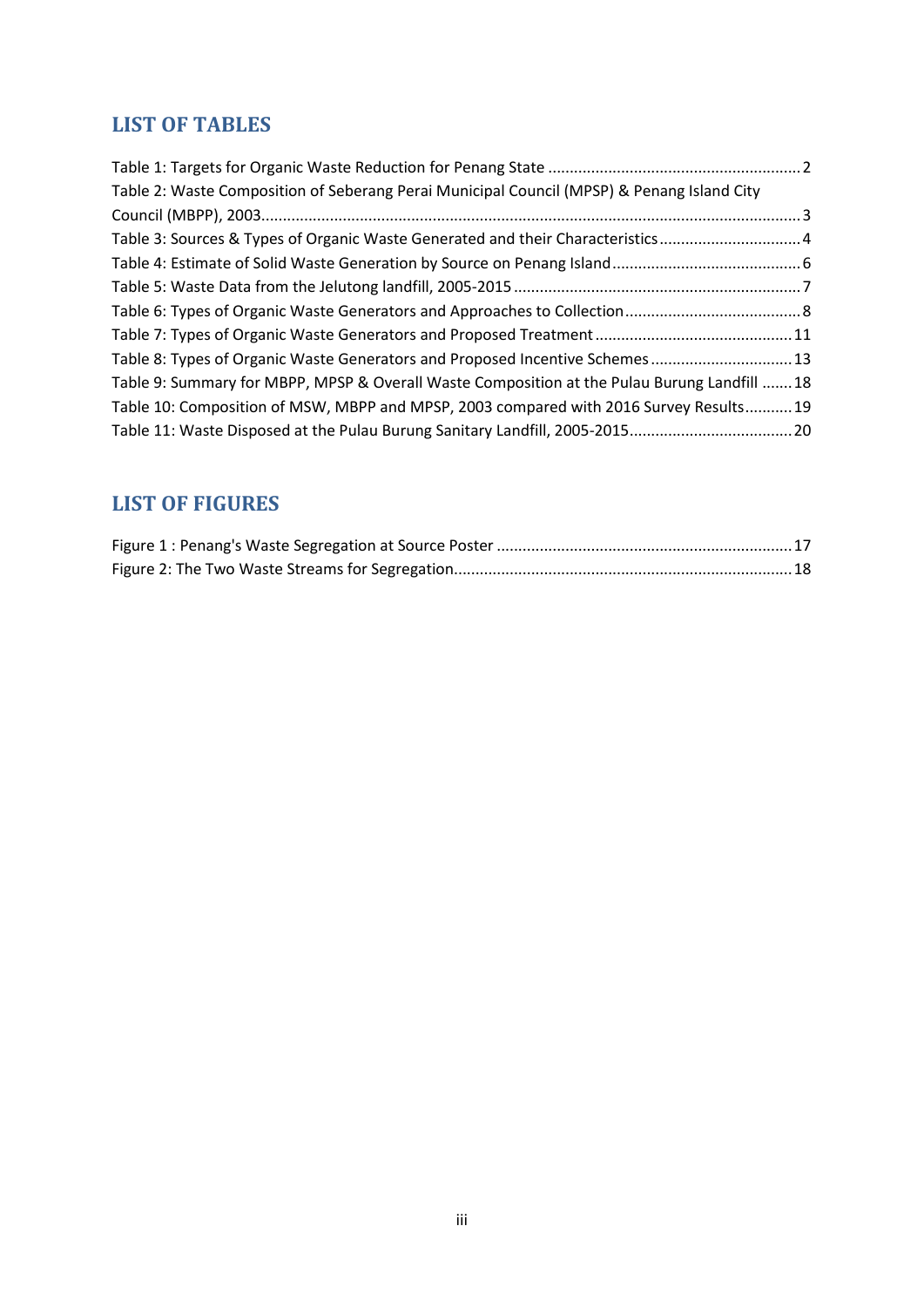# **ACROYNYMS**

| C&D         | <b>Construction and Demolition Waste</b>                                                      |
|-------------|-----------------------------------------------------------------------------------------------|
| <b>HDPE</b> | High-density polyethylene                                                                     |
| <b>JKKK</b> | Jawatankuasa Kemajuan dan Keselamatan Kampong (Village Development and<br>Security Committee) |
| LDPE        | Low-density polyethylene                                                                      |
| <b>MBPP</b> | Majlis Bandaraya Pulau Pinang (Penang Island City Council)                                    |
| <b>MPSP</b> | Majlis Perbandaran Seberang Perai (Seberang Perai Municipal Council)                          |
| <b>OCC</b>  | Old Corrugated Cardboard                                                                      |
| <b>ONP</b>  | Old Newspaper                                                                                 |
| PEMANDU     | Performance Management and Delivery Unit                                                      |
| <b>PET</b>  | Polyethylene terephthalate                                                                    |
| <b>RT</b>   | Rukun Tetangga (Neighbourhood Watch)                                                          |
| <b>PP</b>   | Polypropylene                                                                                 |
| <b>PS</b>   | Polystyrene                                                                                   |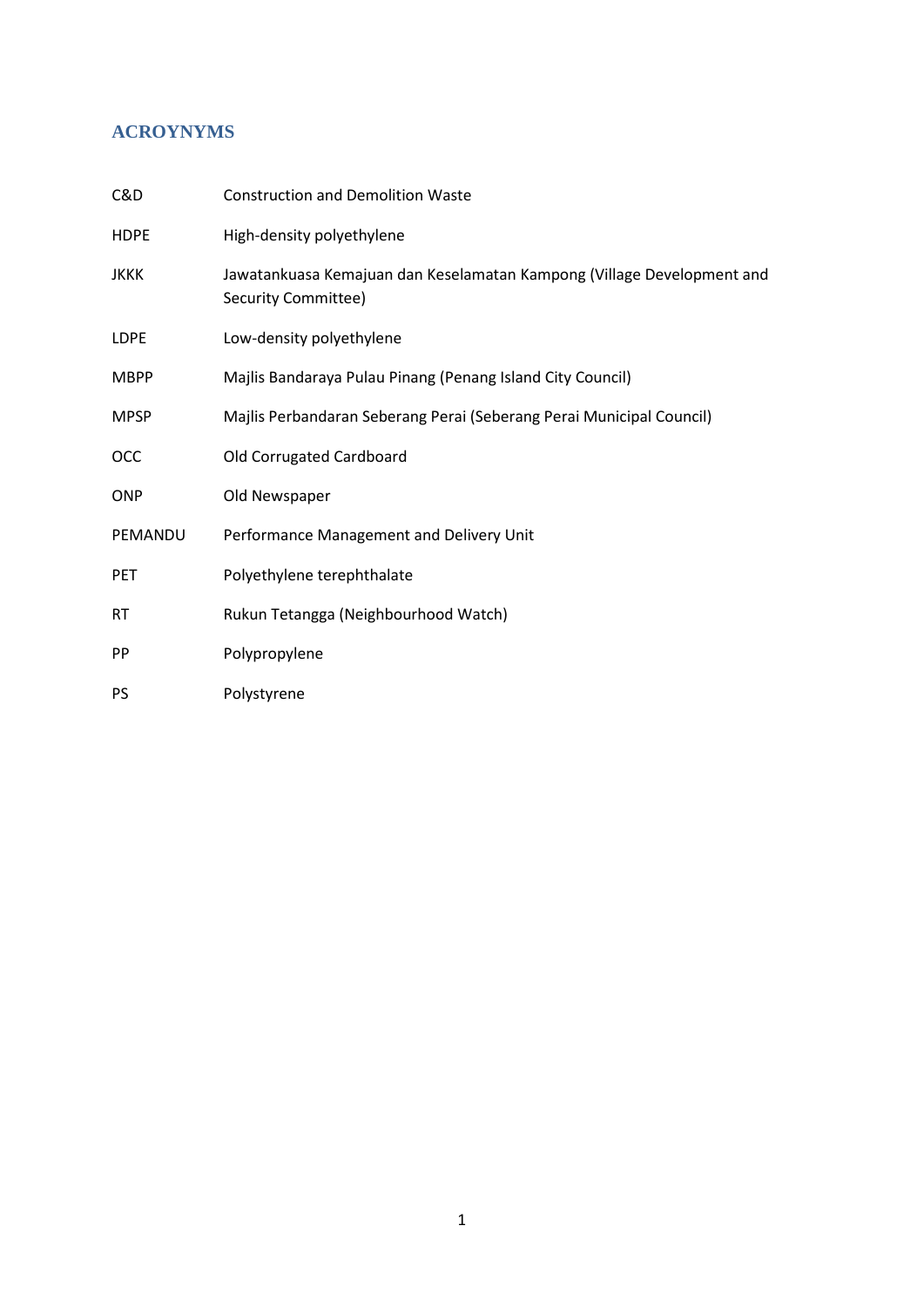# **PENANG'S ORGANIC WASTE MANAGEMENT PLAN**

#### **1.0 PURPOSE**

The purpose of this report is to arrive at a policy for organic waste (including food waste) for the state of Penang. Organic waste is also called putrescibles or decomposable waste in other literature. The policy seeks to further reduce and divert solid waste from the Pulau Burung Sanitary Landfill by processing the organic waste fraction into useful by-products such as compost, bio-liquid fertilisers, refuse derived fuel (RDF). This will save the State Government cost of transfer and transportation in the long term. The long-term aim is to eventually, divert all organic waste from the landfill by 2020 as proposed at the PEMANDU Solid Waste Management LAB, 2011. (See Table 1.)

The presence of organics in landfills (considered the biggest pollutant) is notoriously known for the generation of methane which is a major greenhouse gas and also leachate. In view of these, many countries in the EU have already imposed such a ban to their landfill as part of their efforts to mitigate global warming.

# *European landfill Directive*

The European Landfill Directive places targets on Member States to reduce the quantities of biodegradable municipal waste (BMW) going to landfill. By 2016 BMW going to landfill must be reduced to 35% of the total amount of weight of BMW produced in 1995.

Some countries and regions have adopted, or are considering outright bans on the landfilling of the entire biodegradable fraction of the municipal waste stream while others have introduced a taxation system to increase the cost of landfilling as to make recovery options more economically viable.

The Flemish region of Belgium has seen a significant drop in landfilling of BMW and has coincided with a decrease in incineration and an increase in composting and recycling, mainly of paper. The Netherlands has achieved high landfill diversion rates partly through widespread separate collection of food and garden waste.

*(Ref. European Environment Agency, Biodegradable municipal waste management in Europe. Available from www.eea.eu.int)*

|                                      | 2011 | 2012 | 2013 | 2014 | 2015 |    | $2016$ 2017 | 2018 | 2019 | 2020 |
|--------------------------------------|------|------|------|------|------|----|-------------|------|------|------|
| Organic<br>waste<br>Reduction<br>(%) | 5    | 10   | 20   | 30   | 40   | 50 | 60          | 70   | 80   | 100  |

#### **Table 1: Targets for Organic Waste Reduction for Penang State**

Source: PEMANDU SWM Lab, 2011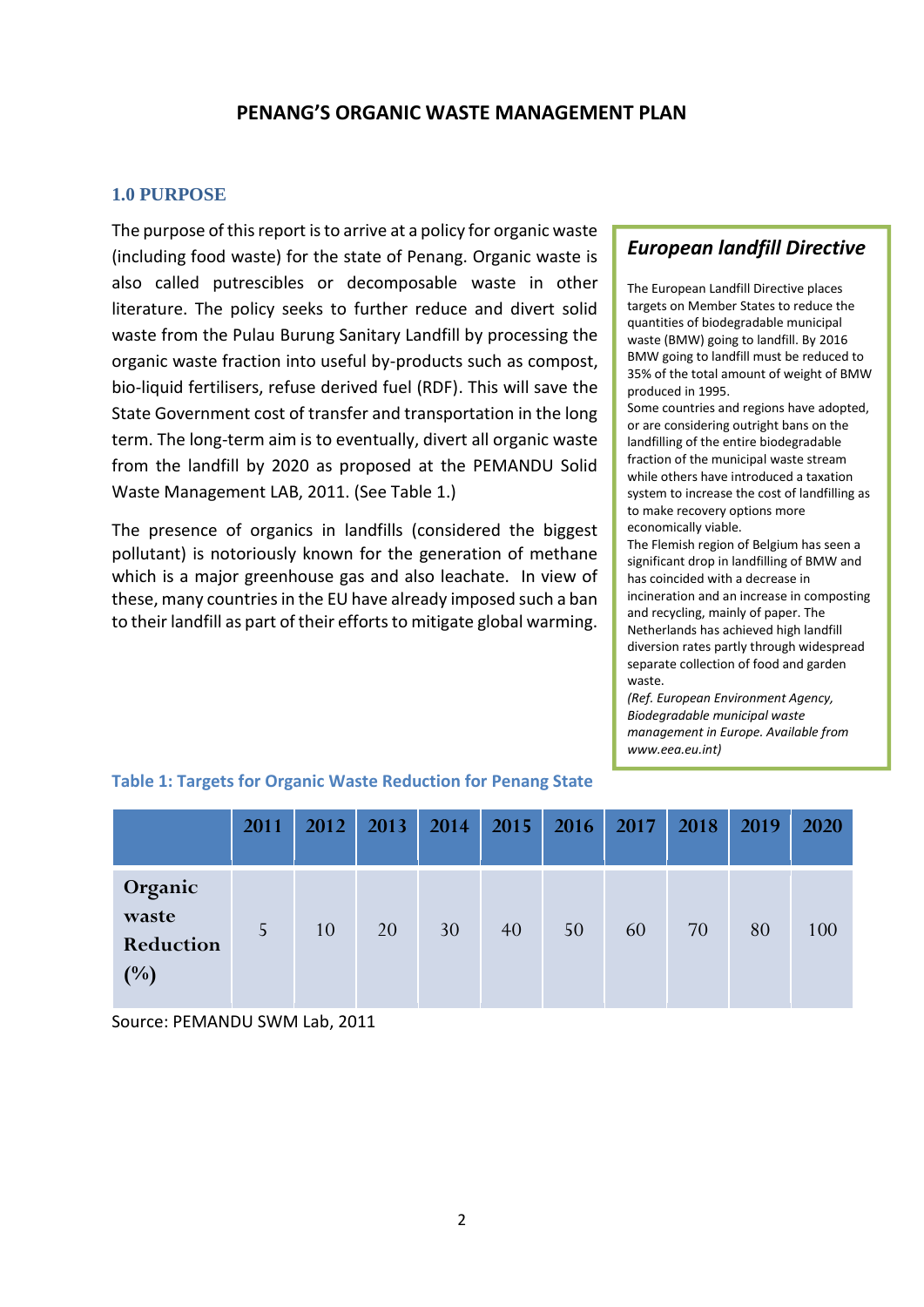# **2.0 BACKGROUND**

Waste generated in Penang state-wide; is estimated to be about 1,800 tons/day. From this, about 600-800 tons/day are generated from Penang Island and about 400-600 tons/day from Seberang Perai. Others are from private contractor directly disposing their waste at the landfill. All wastes are transported to Pulau Burung Landfill. The landfill is about 33 hectares in total area and it will last for the next 3 years. The landfill management is now on the process of expanding for another 28 hectares, and it is estimated to last for another 10 years. With this rate of waste generation, landfill will be filled up within 13 years and after that another landfill has to be identified.

From data available for Penang, organic waste constitutes about 40-60 % of total waste and a large proportion of this is from food and garden waste. (See Table 2). In order to expand the life of landfill, it is only prudent to reduce the amount of such waste going to the landfill thereby saving costs in terms of collection, transportation and treatment in the later stage. In order to achieve this, a number of measures must be considered. Composting is one of the measures to be considering reducing waste to landfill. With proper segregation of organic waste at generation point, as such organic waste could be transformed into useful by products. Besides, other discards can be easily recycled if they do not come into contact with the wet organic waste portion.

| <b>Item</b>              | <b>MPSP</b>        |     | <b>MBPP</b>        |     |
|--------------------------|--------------------|-----|--------------------|-----|
|                          | <b>Metric Tons</b> | %   | <b>Metric Tons</b> | %   |
| Food                     | 605.84             | 50% | 206.23             | 33% |
| <b>Yard &amp; Garden</b> | 148.99             | 12% | 59.86              | 10% |
| Paper                    | 54.12              | 5%  | 176.15             | 28% |
| <b>Plastics</b>          | 208.10             | 17% | 89.89              | 15% |
| <b>Textile/Rubber</b>    | 38.48              | 3%  | 19.02              | 3%  |
| <b>Metal</b>             | 43.36              | 4%  | 29.09              | 5%  |
| <b>Hazardous</b>         | 2.69               | 0%  | 1.92               | 0%  |
| <b>Others</b>            | 98.42              | 8%  | 37.74              | 6%  |
| <b>Total</b>             | 1,200.00           |     | 619.90             |     |

**Table 2: Waste Composition of Seberang Perai Municipal Council (MPSP) & Penang Island City Council (MBPP), 2003**

**Source: Satang 2003 EXTRACTED FROM UNDP SWM Study Report 2007**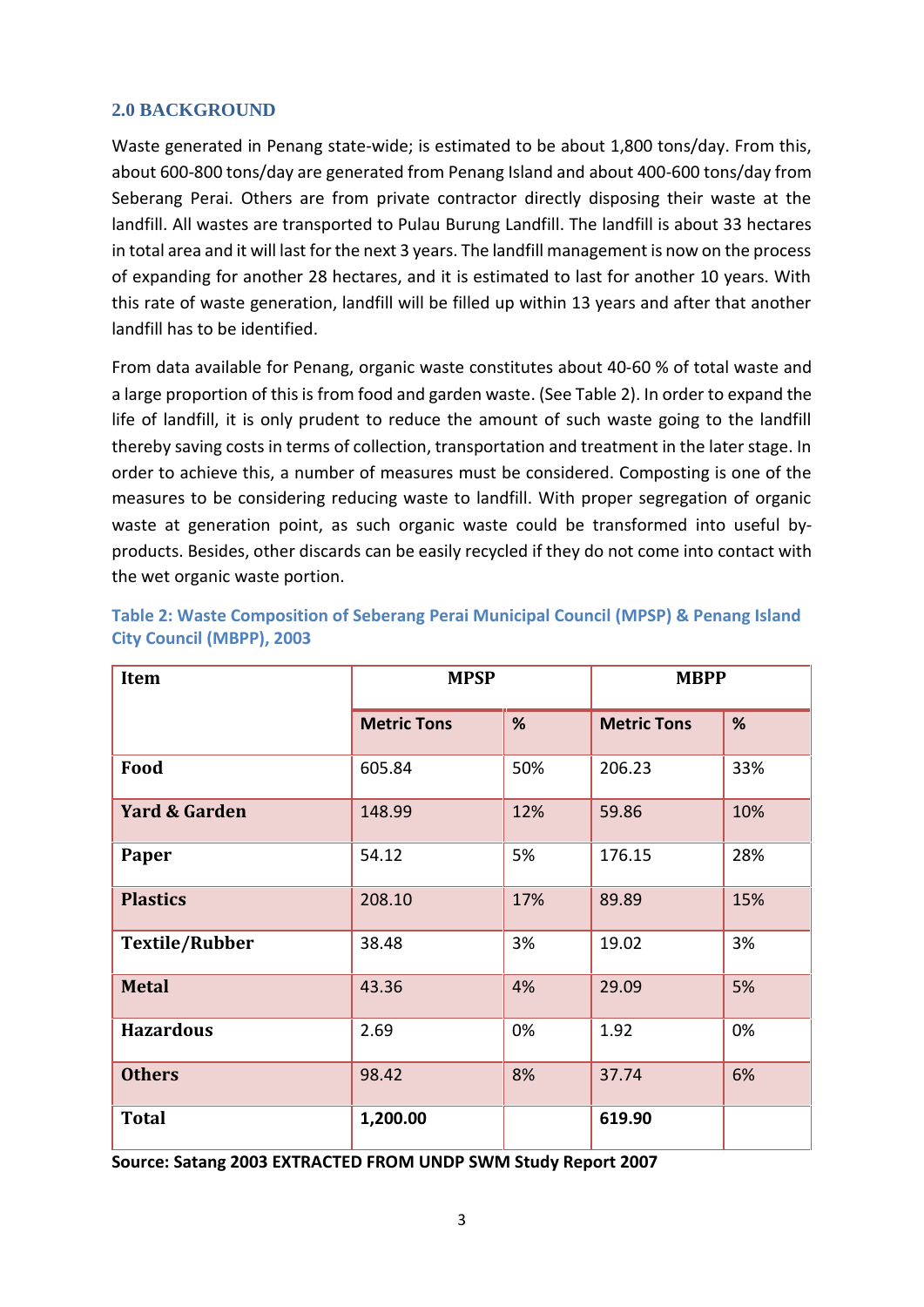#### *Note: No other comprehensive waste characterisation studies were conducted after 2003.*

The State should plan to increase its effort to process up to *40% of the organic waste* by 2015, through composting or turning organic waste into useable by-products in phases to divert this waste away from the Pulau Burung Sanitary Landfill. This would save the State Government the cost of transfer and transportation and treatment in the long term.

# **3.0 TYPES OF ORGANIC WASTE**

At least four major types of organic waste (putrescibles) can be deemed significant for Penang. Reducing these types of organic waste would mean significant savings in costs for the two municipal councils. They are broadly categorised into:

- 1. Food and Kitchen waste
- 2. Green waste ( Garden & yard trimmings)
- 3. Animal Waste (manure)
- 4. Bulk waste (organic portion of furniture and household hold fittings)

# **4.0 SOURCES AND TYPES OF ORGANIC WASTE GENERATION**

In the effort to reduce waste to the Landfill, the organic waste fraction from both domestic and non-domestic sources for organic waste in Penang are identified and estimated. The types of organic waste generated and analysis of their characteristics of the various groups are shown in the table below:

| <b>Groupings</b>                                                                                                                                                                                                 | <b>Type of Organic Waste</b>                                                                           | Characteristics                                                                                                    |
|------------------------------------------------------------------------------------------------------------------------------------------------------------------------------------------------------------------|--------------------------------------------------------------------------------------------------------|--------------------------------------------------------------------------------------------------------------------|
| <b>Group A</b><br><b>Residential</b><br><b>High-rise</b><br>$\blacksquare$<br>Low rise<br>$\blacksquare$<br><b>Kampongs</b><br>$\blacksquare$<br><b>Tamans</b><br><b>JKKKs / RTs</b><br>$\overline{\phantom{a}}$ | Food & Kitchen<br>Waste<br>Garden & Yard<br>$\blacksquare$<br>trimmings<br><b>Bulk Waste</b><br>$\sim$ | Currently Co-mingled, mixed MSW<br>(Municipal Solid Waste)<br>Maybe separated at source with<br>change in attitude |
| Group B<br><b>Hotels</b><br><b>Hospitals</b><br>$\blacksquare$<br><b>Institutions with</b><br><b>Hostels</b>                                                                                                     | Food & Kitchen<br>Waste<br>Garden & Yard<br>$\blacksquare$<br>trimmings<br><b>Bulk Waste</b>           | Currently Co-mingled, mixed MSW<br>(Municipal Solid Waste)<br>Easily & readily separated at source                 |
| <b>Group C</b><br><b>Educational Institutions</b><br><b>Schools</b><br>$\blacksquare$<br><b>Colleges</b><br>$\blacksquare$                                                                                       | Food & Kitchen<br>Waste<br>Garden & Yard<br>trimmings                                                  | Currently Co-mingled, mixed MSW<br>(Municipal Solid Waste)<br>Easily & readily separated at source                 |

#### **Table 3: Sources & Types of Organic Waste Generated and their Characteristics**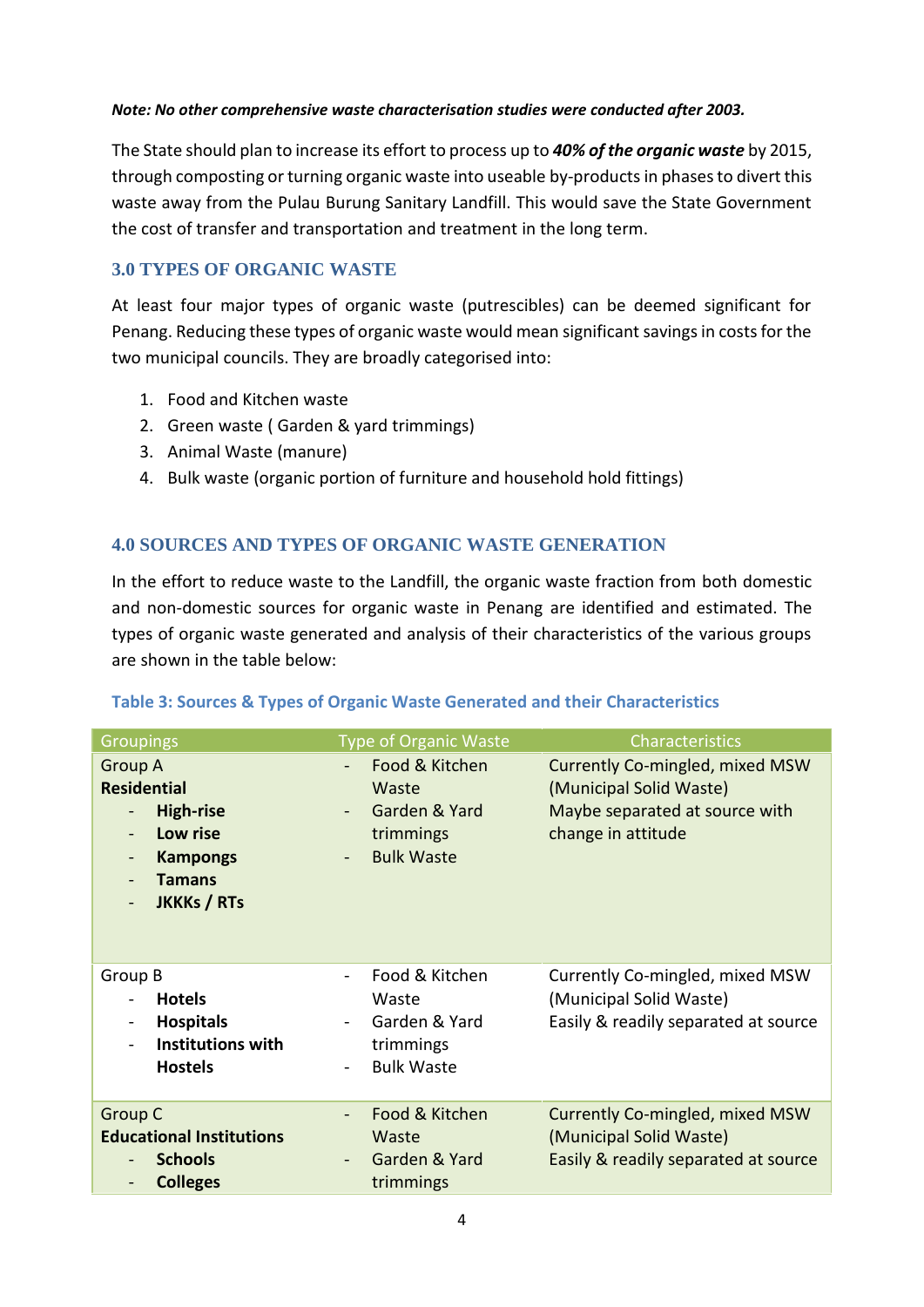| <b>Groupings</b>                                                                                                                                                                                                                                                  | <b>Type of Organic Waste</b>                                                                                                                    | Characteristics                                                                                    |
|-------------------------------------------------------------------------------------------------------------------------------------------------------------------------------------------------------------------------------------------------------------------|-------------------------------------------------------------------------------------------------------------------------------------------------|----------------------------------------------------------------------------------------------------|
| <b>Universities</b><br><b>Factories</b><br>$\overline{\phantom{a}}$<br><b>Other Commercial</b><br><b>Enterprises</b>                                                                                                                                              | <b>Bulk Waste</b>                                                                                                                               |                                                                                                    |
| Group D<br><b>Restaurants</b><br>$\overline{\phantom{a}}$<br>Food Courts /<br>$\overline{\phantom{0}}$<br><b>Complexes</b><br><b>Hawkers</b><br>$\overline{\phantom{a}}$<br>Wet Markets /<br>$\overline{\phantom{a}}$<br><b>Fresh Wholesale</b><br><b>Markets</b> | Food & Kitchen<br>$\blacksquare$<br>Waste<br>Fresh crop and<br>$\blacksquare$<br>animal product<br>waste                                        | Currently Co-mingled, mixed MSW<br>(Municipal Solid Waste)<br>Easily & readily separated at source |
| <b>Group E</b><br><b>Parks &amp; Gardens</b>                                                                                                                                                                                                                      | Garden & Yard<br>trimmings                                                                                                                      | Easily & readily separated at source                                                               |
| Group F<br><b>Others</b><br><b>Turf Club</b><br><b>Farms</b><br>$\overline{\phantom{a}}$<br><b>Transfer Station</b><br>Landfill<br><b>Any Others</b><br>$\overline{\phantom{a}}$                                                                                  | Food & Kitchen<br>$\blacksquare$<br>Waste<br>Garden & Yard<br>trimmings<br><b>Bulk Waste</b><br><b>Horse Manure</b><br>Others<br>$\blacksquare$ | Easily & readily separated at source                                                               |
|                                                                                                                                                                                                                                                                   |                                                                                                                                                 |                                                                                                    |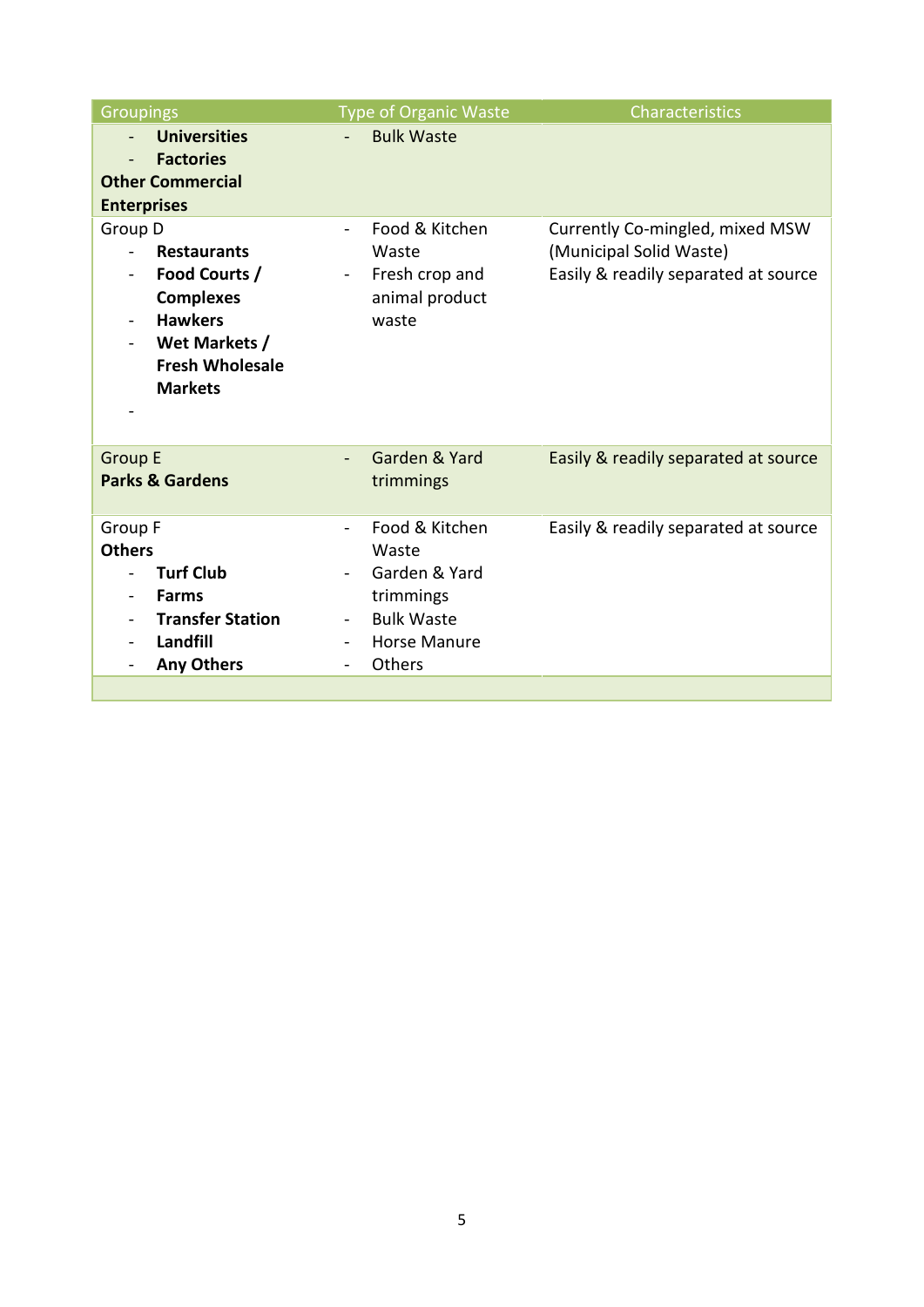# **5.0 WASTE GENERATION OF MSW FOR PENANG ISLAND CITY COUNCIL (MBPP)**

Table 3 below provides an indication of the amount of waste generation by various sources. Residential areas, wet markets, hawker stalls and hotels are the biggest generators of organic waste. These would be considered "low hanging fruits" that can produce significant changes in the short term if tackled.

| <b>Source</b>                    | <b>Waste</b><br><b>Generation</b><br>rate (kg/c/d) | <b>Amount of</b><br><b>Waste</b><br>(metric tons<br>/day) | <b>Organic</b><br><b>Waste</b><br>(metric<br>tons<br>/day) | Recyclable<br><b>Waste</b><br>(metric tons<br>/day) | <b>Non-Recyclable</b><br><b>Waste (metric</b><br>tons /day) |
|----------------------------------|----------------------------------------------------|-----------------------------------------------------------|------------------------------------------------------------|-----------------------------------------------------|-------------------------------------------------------------|
| <b>Household</b><br>(High Rise)  | 0.91                                               | 400.7                                                     | 143.1                                                      | 194.5                                               | 63.2                                                        |
| Household<br>(Low Rise)          | 0.91                                               | 119.0                                                     | 42.5                                                       | 57.7                                                | 18.8                                                        |
| <b>Household</b><br>(Individual) | 0.84                                               | 98.3                                                      | 35.1                                                       | 47.7                                                | 15.5                                                        |
| <b>Industrial</b>                | 1.5                                                | 246.4                                                     | 6.6                                                        | 234.1                                               | 5.7                                                         |
| <b>Wet market</b><br>(stall)     | 19.3                                               | 40.6                                                      | 37.5                                                       | 3.1                                                 | 0.1                                                         |
| <b>Hawkers stall</b>             | 8.67                                               | 19.7                                                      | 18.7                                                       | 0.8                                                 | 0.2                                                         |
| Hotel (room)                     | 1.35                                               | 17.0                                                      | 15.8                                                       | 1.1                                                 | 0.0                                                         |
| <b>School</b>                    | 0.009                                              | 2.8                                                       | 1.7                                                        | 1.1                                                 | 0.0                                                         |
| <b>College</b>                   | 0.016                                              | 0.3                                                       | 0.1                                                        | 0.2                                                 | 0.0                                                         |
| <b>Hospital (Beds)</b>           | 0.57                                               | 2.3                                                       | 1.5                                                        | 0.8                                                 | 0.0                                                         |
| <b>Hypermarkets</b>              | 0.0013                                             | 0.9                                                       | 0.2                                                        | 0.7                                                 | 0.0                                                         |
| <b>Universities</b>              | 0.99                                               | 14.9                                                      | 11.7                                                       |                                                     | 11.3                                                        |
| <b>Turf Club</b><br>(Manure)     |                                                    |                                                           | 10.0                                                       |                                                     |                                                             |
| <b>Total</b>                     |                                                    | 962.9                                                     | 320.2                                                      | 541.8                                               | 103.2                                                       |

#### **Table 4: Estimate of Solid Waste Generation by Source on Penang Island**

**Source: estimated by Study Team, 2005 (UNDP SWM Project),**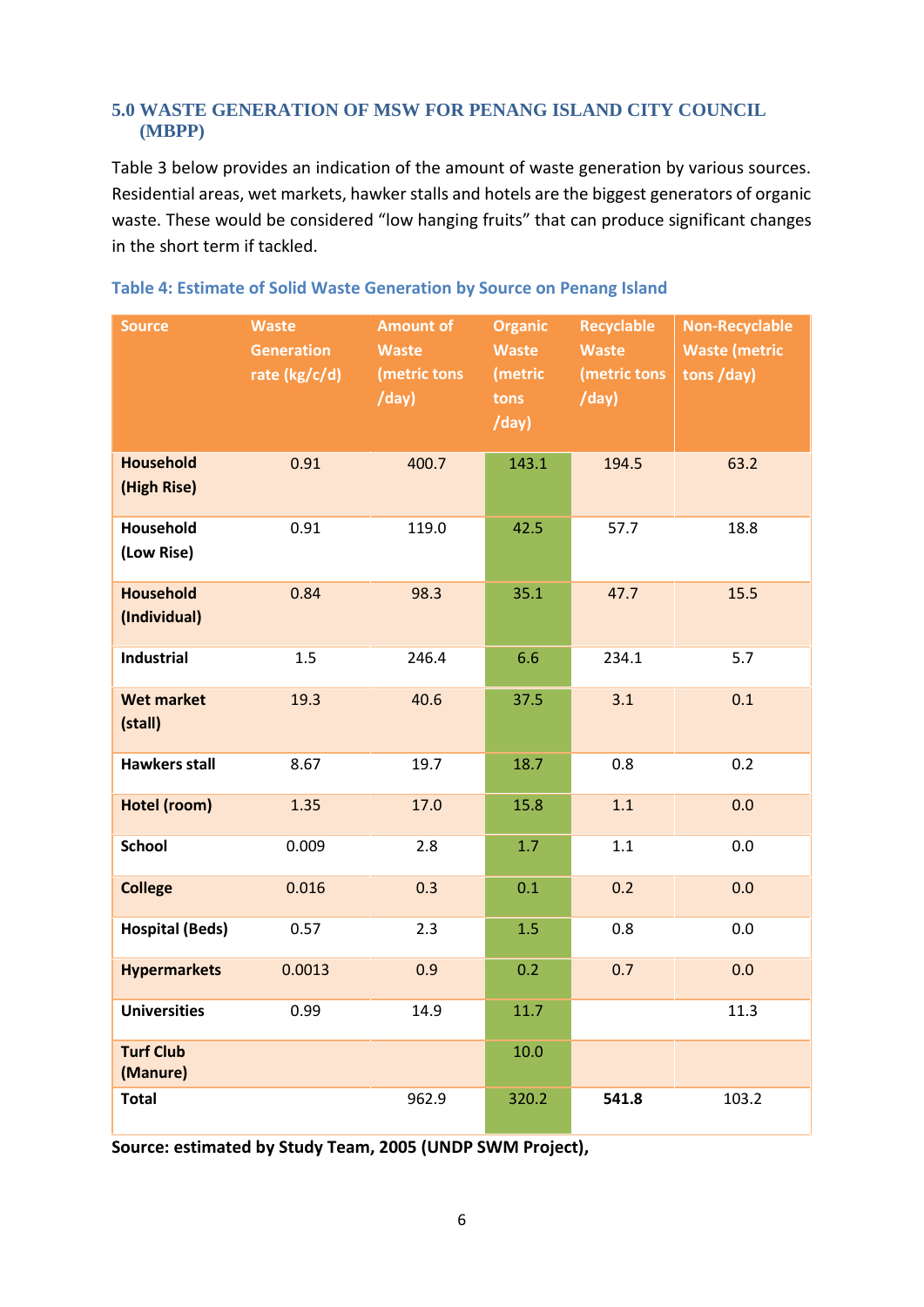**Note: There are high proportions of organic and recyclable waste fractions in this estimate.**

# 6.0 OTHER ORGANIC WASTE

Waste Data from the Jelutong Landfill shows that there are about 123 metric tons of bulk waste and about 5 tons of green waste being discarded daily. These organic wastes can be treated and turned into green fertiliser or refuse derived fuel with the aid of minimal mechanisation. Thus, green waste need not be buried as waste but may become a good profitable commercial enterprise which may bring in additional income to the operators of the landfill.

| <b>YEAR</b>           | <b>BULK WASTE</b> | <b>CONSTRUCTION</b><br><b>&amp; DEMOLITION</b> | <b>EARTHWORK</b><br><b>(EXCAVATION</b> | <b>GREEN</b><br><b>WASTE</b> | <b>TOTAL</b><br>(Metric Tons) |
|-----------------------|-------------------|------------------------------------------------|----------------------------------------|------------------------------|-------------------------------|
|                       |                   | <b>WASTE</b><br>(metric tons)                  | <b>WASTE</b> )<br>(metric tons)        | (metric<br>tons)             |                               |
| 2005                  | 103,79.62         | 49,768.22                                      | 10,751.59                              |                              | 70,899.43                     |
| 2006                  | 19,500.8          | 85,107.74                                      | 56,384.4                               |                              | 160,992.94                    |
| 2007                  | 702,99.64         | 91,294.85                                      | 50,547.12                              | $\overline{\phantom{a}}$     | 212,141.61                    |
| 2008                  | 79,139.77         | 88,744.06                                      | 102,789.64                             | -                            | 270,673.47                    |
| 2009                  | 78,763.61         | 91,346.05                                      | 40,693.29                              |                              | 210,802.95                    |
| 2010                  | 17,278.41         | 180,401.93                                     | 155,859.07                             |                              | 353,539.41                    |
| 2011                  | 25,737.47         | 164,436.4                                      | 243,403.16                             |                              | 433,577.03                    |
| 2012                  | 25,089.86         | 164,436.4                                      | 243,403.16                             | 647.61                       | 433,577.03                    |
| 2013                  | 51,955.83         | 823,58.83                                      | 137,929.51                             | 3,152.31                     | 272,244.17                    |
| 2014                  | 58,504.78         | 140,769.73                                     | 203,878.43                             | 1,192.8                      | 403,152.94                    |
| 2015                  | 60,341.84         | 67,349.16                                      | 828,56.74                              | 2,389.66                     | 210,547.74                    |
| <b>Yearly Average</b> | 45,181.06         | 109,637.58                                     | 120,772.37                             | 1,845.60                     | 275,649.88                    |
| <b>Daily average</b>  | 123.78            | 300.38                                         | 330.88                                 | 5.06                         | 755.21                        |
| %                     | 16%               | 40%                                            | 44%                                    | 1%                           | 100%                          |

#### **Table 5: Waste Data from the Jelutong landfill, 2005-2015**

*Source: Engineering Department, MBPP, 2016*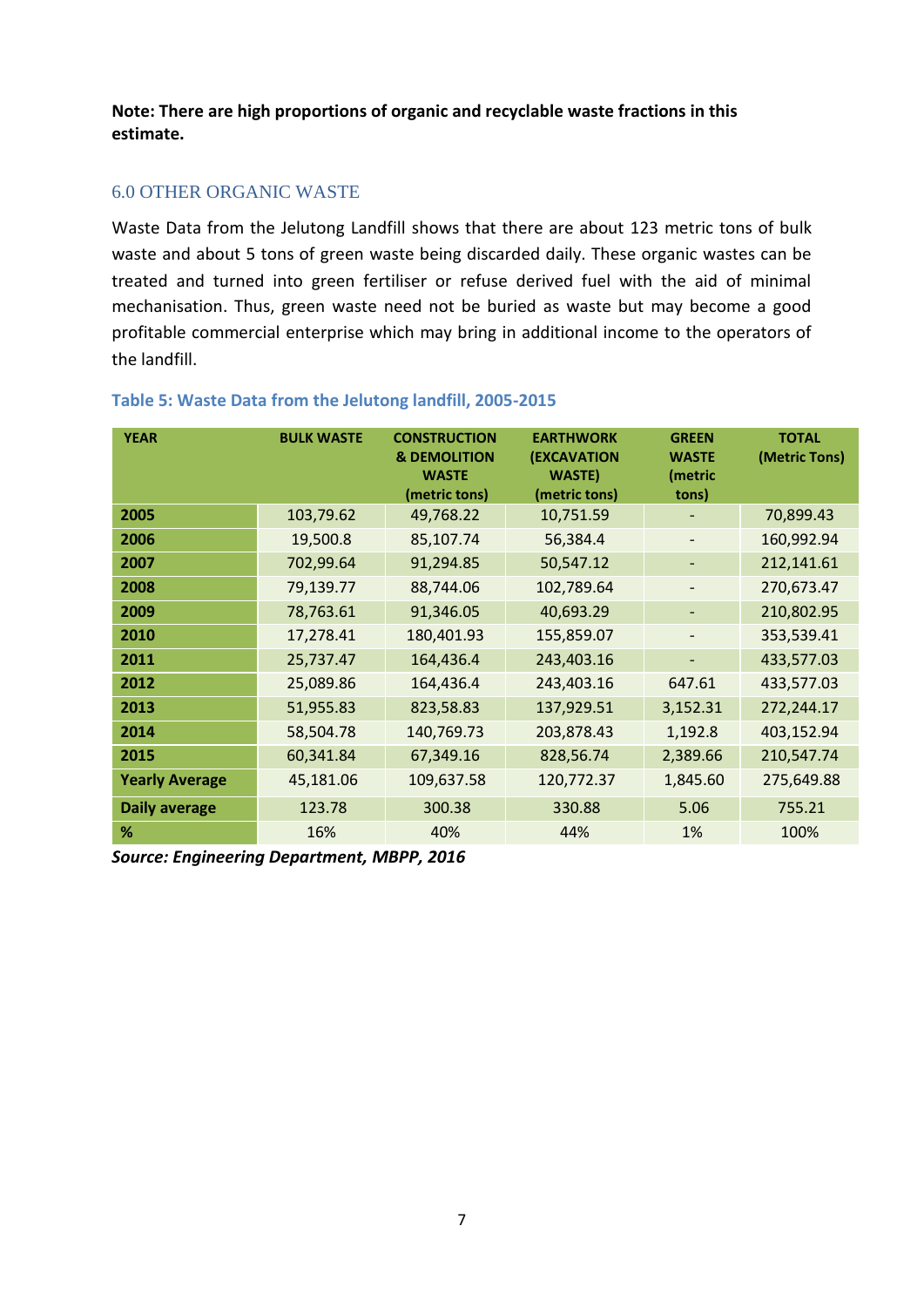# **7.0 POLICY**

**POLICY STATEMENT:** The Penang Organic Waste Policy seeks to encourage the separation and treatment of organic waste at source in order to divert such away from the landfill prolonging its lifespan and reducing municipal cost. This is part of Penang's local action towards a global commitment to mitigate the effects of global warming and climate change.

In any natural system the organic outputs of any natural process become the inputs for another natural process. In this regard, Penang's Organic Waste Policy will seek to emulate nature and return all organic outputs to food production, parks and gardens and energy production.

# OBJECTIVE 1: To divert the amount of organic waste (putrescibles) from the Pulau Burung Sanitary Landfill moving towards a total ban in the long term.

Strategy 1.1: Impose separation of organic waste at source

Implement changes for waste separation starting with pilot projects with easy adopters targets that are easily achievable e.g. Wet markets, hotels, hospitals and schools; food courts under municipal control. These targets are single point sources that are ready to participate in waste separation and are easy to manage with some legislation from the local authorities. Some of the possible approaches for collection are listed in the table below:

| <b>Groupings</b>                                                                                                                                                                                                                                                             | Approach                                                                                                                                                                                                                                                                                                                                                                                         |
|------------------------------------------------------------------------------------------------------------------------------------------------------------------------------------------------------------------------------------------------------------------------------|--------------------------------------------------------------------------------------------------------------------------------------------------------------------------------------------------------------------------------------------------------------------------------------------------------------------------------------------------------------------------------------------------|
| Group A<br><b>Residential</b><br><b>High-rise</b><br>$\overline{\phantom{a}}$<br>Low rise (Landed Properties)<br><b>Kampongs</b><br><b>Tamans</b><br><b>Village Development And</b><br><b>Security Committees (JKKK) /</b><br><b>Neighbourhood Watch (Rukun</b><br>Tetangga) | Have an effective public education<br>and awareness campaign for<br>separation of food waste to residents,<br>management and staff.<br>Alternate day collection for house to<br>house collection. Mixed waste will not<br>be collected if not separated at<br>source.<br>Management corporations of high-<br>rise properties should be provide an<br>area for separate food waste<br>collection. |
| Group B<br><b>Hotels</b><br><b>Hospitals</b><br><b>Institutions with Hostels</b>                                                                                                                                                                                             | Have an effective public education<br>and awareness campaign for<br>separation of food waste to<br>management and staff.<br>Special arrangements for collection<br>with private contractors should be<br>made.<br>Organic waste may be processed on<br>site instead of being collected using<br>the Bio-regen Food waste processing                                                              |

#### **Table 6: Types of Organic Waste Generators and Approaches to Collection**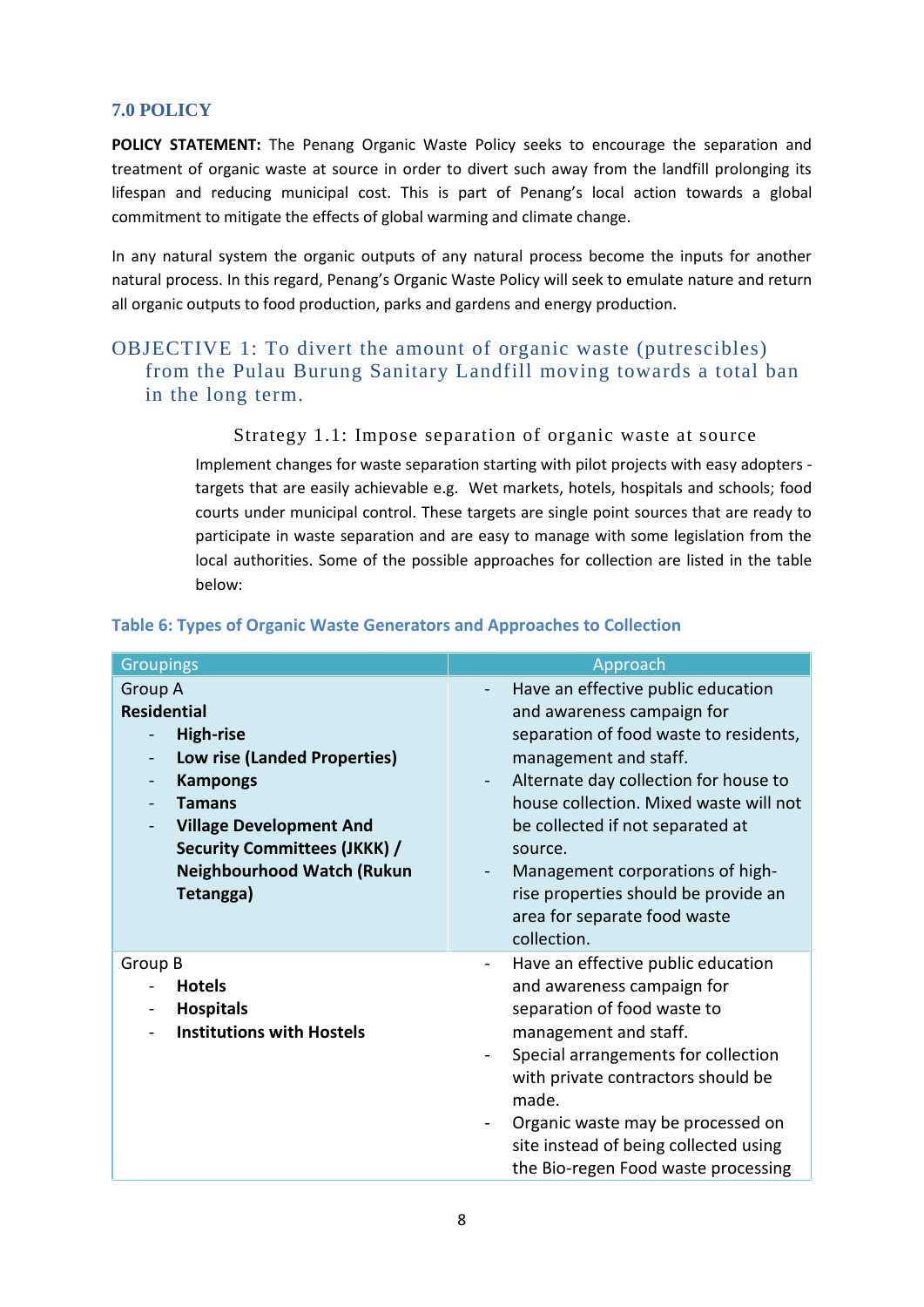| <b>Groupings</b>                                                                                                                                                                     | Approach                                                                                                                                                                                                                                                                                                                                                                                                                                                                                                                                                                                                                               |
|--------------------------------------------------------------------------------------------------------------------------------------------------------------------------------------|----------------------------------------------------------------------------------------------------------------------------------------------------------------------------------------------------------------------------------------------------------------------------------------------------------------------------------------------------------------------------------------------------------------------------------------------------------------------------------------------------------------------------------------------------------------------------------------------------------------------------------------|
|                                                                                                                                                                                      | machine or sent to a centralised                                                                                                                                                                                                                                                                                                                                                                                                                                                                                                                                                                                                       |
|                                                                                                                                                                                      | facility.                                                                                                                                                                                                                                                                                                                                                                                                                                                                                                                                                                                                                              |
| Group C<br><b>Educational Institutions</b><br><b>Schools</b><br><b>Colleges</b><br><b>Universities</b><br><b>Factories</b><br><b>Other Commercial Enterprises</b>                    | Have an effective public education<br>$\blacksquare$<br>and awareness campaign for<br>separation of food waste to<br>management and staff.<br>Special arrangements for collection<br>$\blacksquare$<br>with private contractors should be<br>made.<br>Organic waste may be processed on<br>site instead of being collected using<br>the Bio-regen Food waste processing<br>machine or sent to a centralised<br>facility.<br>Tie-up with private enterprises or<br>NGOs (such as the Rotary Club e.g.<br>Heng Ee High School) to sponsor on-<br>site processing of organic waste<br>Collection of used cooking oil into bio-<br>diesel. |
| Group D<br><b>Restaurants</b><br>$\overline{\phantom{0}}$<br>Food Court / Complexes<br><b>Hawkers</b><br>$\overline{\phantom{a}}$<br>Wet Markets / Fresh Wholesale<br><b>Markets</b> | Have an effective public education<br>$\blacksquare$<br>and awareness campaign for<br>separation of food waste to<br>management and staff.<br>Special arrangements for collection<br>with private contractors should be<br>made.<br>Organic waste may be processed on<br>site instead of being collected using<br>the Bio-regen Food waste processing<br>machine or sent to a centralised<br>facility.<br>Collection of used cooking oil into bio-<br>diesel.                                                                                                                                                                          |
| Group E<br><b>Parks &amp; Gardens</b>                                                                                                                                                | Special arrangements for collection<br>with private contractors should be<br>made for green waste.<br>Green waste may be processed on<br>site instead of being collected.                                                                                                                                                                                                                                                                                                                                                                                                                                                              |
| Group F<br><b>Others</b><br><b>Turf Club</b><br><b>Farms</b>                                                                                                                         | Have an effective public education<br>and awareness campaign for<br>separation of food waste to<br>management and staff.                                                                                                                                                                                                                                                                                                                                                                                                                                                                                                               |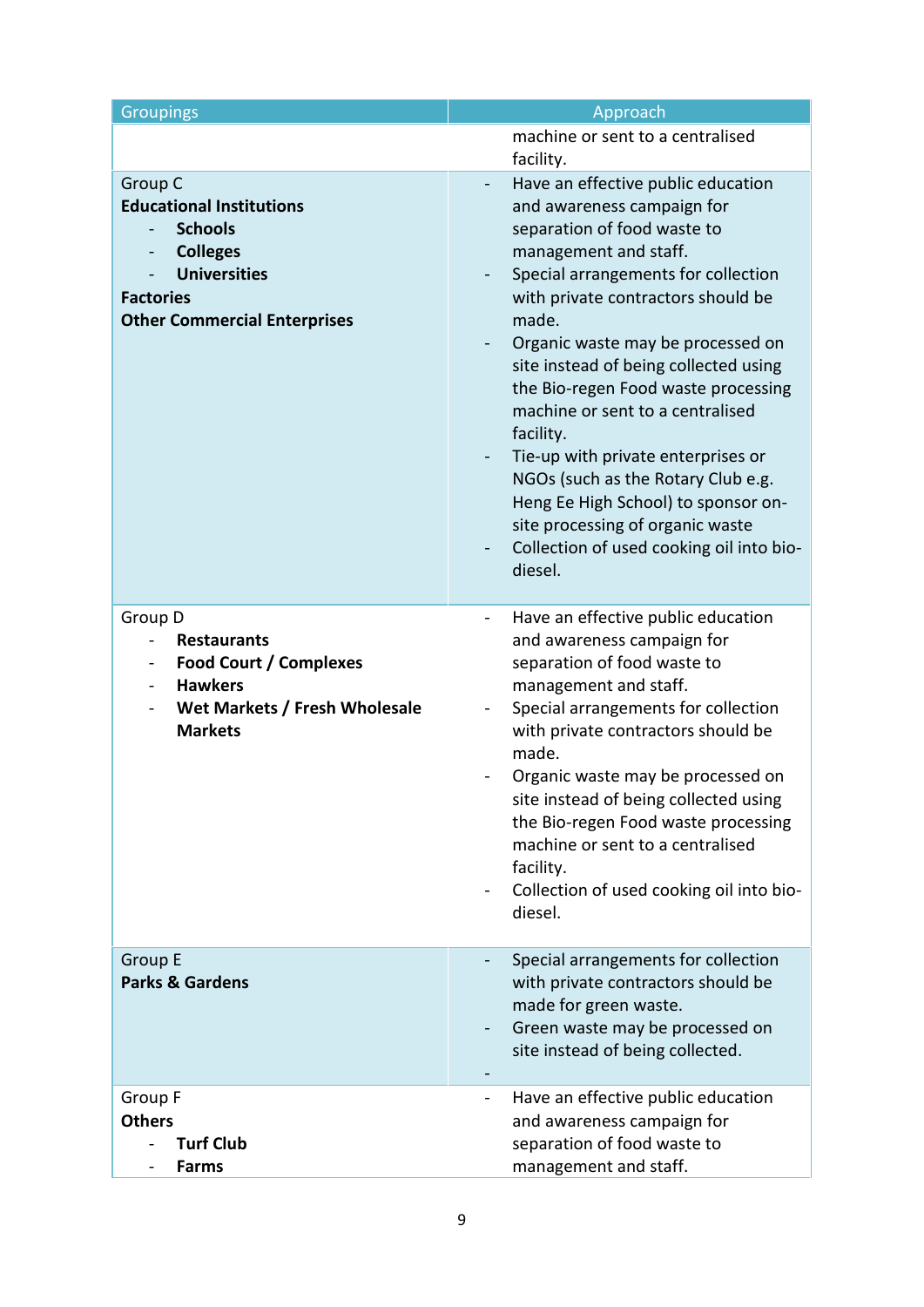| <b>Groupings</b>                                        | Approach                                                                                                                                                                                                                                                                   |
|---------------------------------------------------------|----------------------------------------------------------------------------------------------------------------------------------------------------------------------------------------------------------------------------------------------------------------------------|
| <b>Transfer Station</b><br>Landfill<br><b>Any Other</b> | Special arrangements for collection<br>with private contractors should be<br>made.<br>Organic waste may be processed on<br>$\blacksquare$<br>site instead of being collected using<br>the Bio-regen Food waste processing<br>machine or sent to a centralised<br>facility. |

# Strategy 1.2: Develop relevant policies for different waste generators

Examples of these include introducing a new vacuum waste collection system and static compactors for commercial complexes, wet markets and institutions that have to handle a voluminous amount of waste. Compaction at source makes collection and transfer of waste more efficient and cheaper.

The local authorities must continue to upgrade waste disposal systems for municipal & commercial food complexes. This involves the installation of food processing machines that can turn leftover food scraps and kitchen trimmings into useful products such as compost or bio-liquid fertiliser.

Food waste /kitchen waste, green waste which forms a major proportion of organic waste should also be separated and collected from eating places/food courts, hotels, hospitals and wet markets as these can produce good quality compost or bio-liquid fertilisers with technology that is currently available. Food waste may also be used to produce biogas for cooking purposes for farms, small community halls, hostels etc. A simple prototype is currently in operation at the Environment Resource Centre, Taman Desa Damai Bukit Mertajam. Used cooking oil should also be collected as they are a major source of pollutants in drains and waterways. Used cooking can be used as fuel for boilers, soap making or for biodiesel.

# Strategy 1.3: Increase community awareness and understanding of separating organic waste at source

Mindset change is an on-going and time consuming process and local councils should continue and even expand the public education and awareness programme in the communities and institutions such as schools and colleges. Awareness and public education can be carried out through the Environment Resource Centres that have been setup in every district. A good example of such a centre playing an effective role for the community is the one at Taman Desa Damai, Bukit Mertajam that has become a showcase for many other communities to follow suit.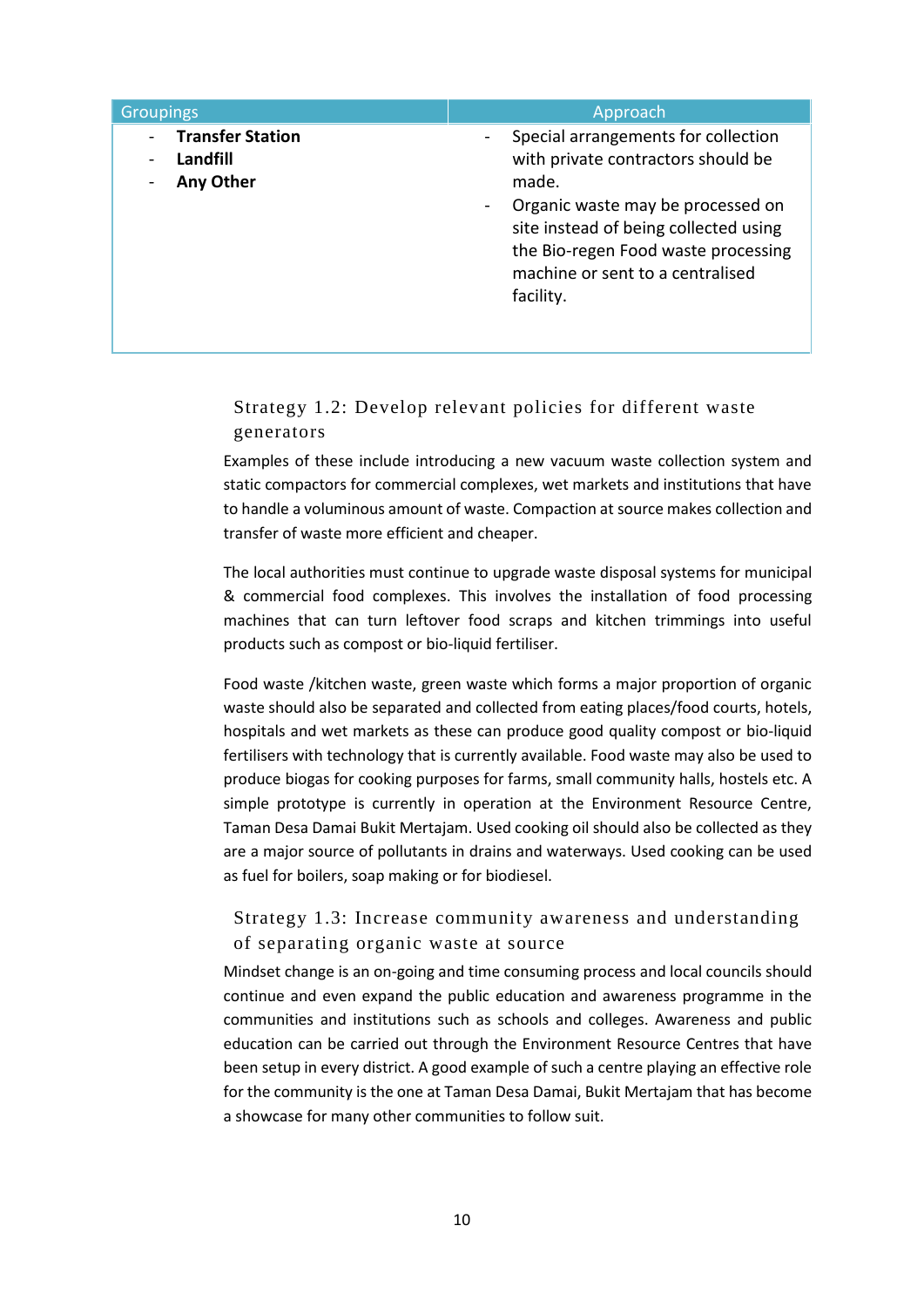# OBJECTIVE 2: To reduce the costs of collection, transfer and treatment of organic waste for the local authorities by treating organic waste at source

Strategy 2.1: Encourage treatment of organic waste into useful by-products at source where possible.

Turn organic waste into useful by-products such as compost, bio-liquid fertilisers, refuse derived fuel (RDF), bio-mass gas production or for conversion of waste to energy. Collection of used cooking oil for conversion to bio-diesel. Some possibilities of which by-products and approaches towards treatment of organic waste are outlined in the table below:

# **Table 7: Types of Organic Waste Generators and Proposed Treatment**

| <b>Groupings</b>                                                                                                                                                                                                                                                                                                                         | <b>Possible By-products</b>                                                                                                                    | <b>Approach</b>                                                                                                                                                                                                                             |
|------------------------------------------------------------------------------------------------------------------------------------------------------------------------------------------------------------------------------------------------------------------------------------------------------------------------------------------|------------------------------------------------------------------------------------------------------------------------------------------------|---------------------------------------------------------------------------------------------------------------------------------------------------------------------------------------------------------------------------------------------|
| <b>Group A</b><br><b>Residential</b><br><b>High-rise</b><br>Low rise (Landed<br><b>Properties)</b><br><b>Kampongs</b><br>$\qquad \qquad \blacksquare$<br><b>Tamans</b><br>$\blacksquare$<br><b>Rural</b><br><b>Development And</b><br><b>Security</b><br><b>Committees (JKKK)</b><br>/ Neighbourhood<br><b>Watch (Rukun</b><br>Tetangga) | Compost<br><b>Bio-liquid fertilizer</b>                                                                                                        | <b>Mandating the</b><br>installation of food<br>processing machines<br>as part of building<br>requirement for new<br>residential areas.<br>Encourage individual<br>composting at<br>household level<br>Encourage<br>community<br>composting |
| <b>Group B</b><br><b>Hotels</b><br>$\frac{1}{2}$<br><b>Hospitals</b><br>$\blacksquare$<br><b>Institutions with</b><br><b>Hostels</b>                                                                                                                                                                                                     | Compost<br>$\overline{\phantom{0}}$<br>Bio-liquid fertilizer<br>Convert used cooking<br>oil into bio-diesel                                    | Mandating the<br>$\overline{a}$<br>installation of food<br>processing machines<br>as part of licensing<br>requirement to<br>operate food places /<br>canteens                                                                               |
| <b>Group C</b><br><b>Educational Institutions</b><br><b>Schools</b><br><b>Colleges</b><br>$\qquad \qquad -$<br><b>Universities</b><br><b>Factories</b><br><b>Other Commercial</b><br><b>Enterprises</b>                                                                                                                                  | Compost<br>$\qquad \qquad -$<br><b>Bio-liquid fertilizer</b><br>$\overline{\phantom{0}}$<br><b>Convert used cooking</b><br>oil into bio-diesel | <b>Mandating the</b><br>$\blacksquare$<br>installation of food<br>processing machines<br>as part of licensing<br>requirement to<br>operate food places /<br>canteens                                                                        |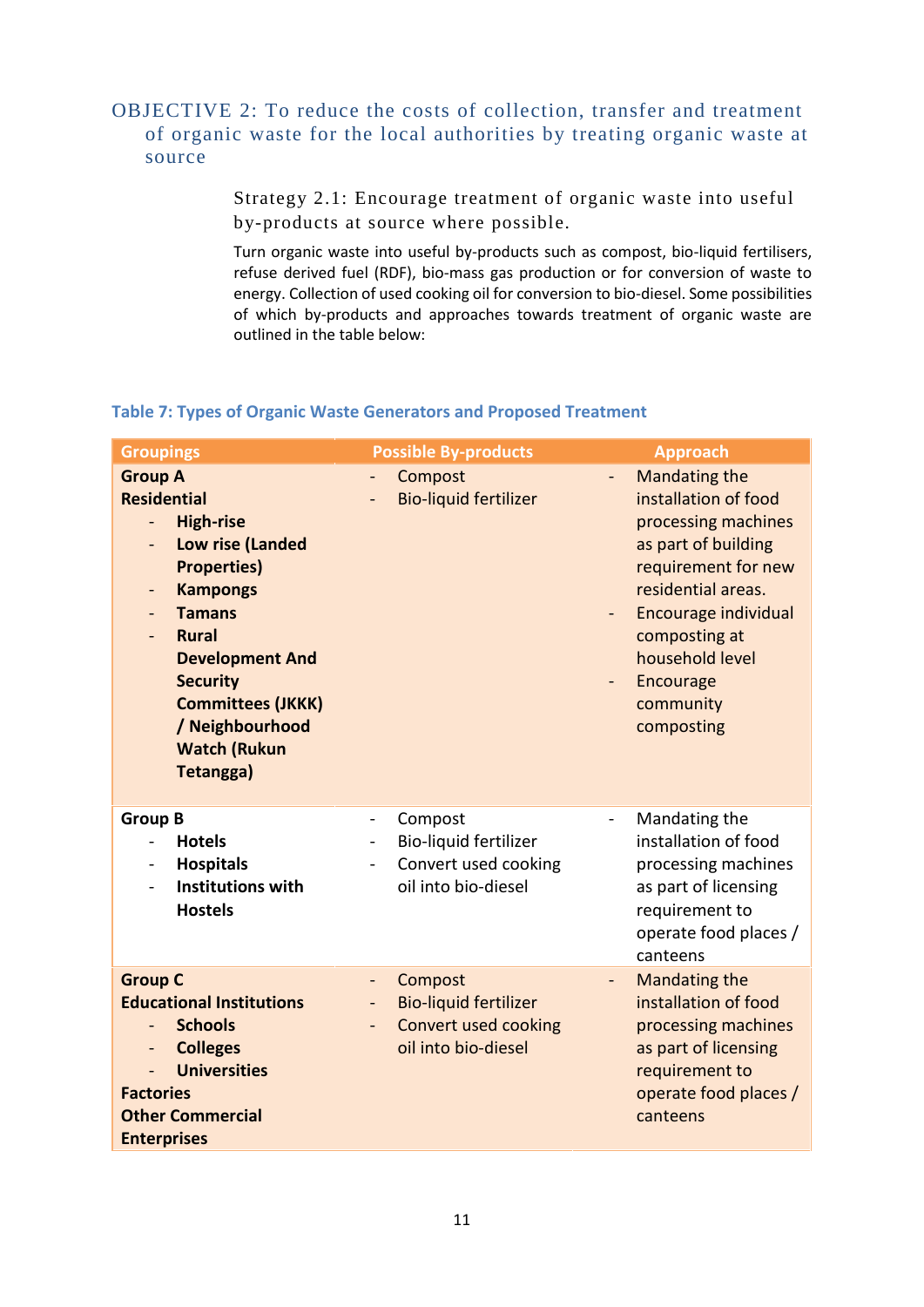| <b>Groupings</b>                                                                                                                                                                                       | <b>Possible By-products</b>                                                                                                                                                                                          | <b>Approach</b>                                                                                                                                                                                                                                 |
|--------------------------------------------------------------------------------------------------------------------------------------------------------------------------------------------------------|----------------------------------------------------------------------------------------------------------------------------------------------------------------------------------------------------------------------|-------------------------------------------------------------------------------------------------------------------------------------------------------------------------------------------------------------------------------------------------|
| <b>Group D</b><br><b>Restaurants</b><br>$\blacksquare$<br>Food Courts /<br><b>Complexes</b><br><b>Hawkers</b><br>Wet Markets /<br>$\overline{\phantom{a}}$<br><b>Fresh Wholesale</b><br><b>Markets</b> | Compost<br>Bio-liquid fertilizer<br>$\blacksquare$<br>Convert used cooking<br>oil into bio-diesel                                                                                                                    | Mandating the<br>installation of food<br>processing machines<br>as part of licensing<br>requirement                                                                                                                                             |
| <b>Group E</b><br><b>Parks &amp; Gardens</b>                                                                                                                                                           | Compost<br>$\blacksquare$<br>$\blacksquare$<br><b>Bio-liquid fertilizer</b><br>Refuse derived fuel<br>(RDF)<br><b>Bio-mass</b><br><b>Waste to Energy</b>                                                             | Encourage the use of<br>machines to chip and<br>treat green waste<br>into useful by-<br>products<br>Encourage<br>composting activities<br>to recycle organic<br>material into the<br>nutrient system for<br>maintenance of parks<br>and gardens |
| <b>Group F</b><br><b>Others</b><br><b>Turf Club</b><br><b>Farms</b><br><b>Transfer Station</b><br>$\overline{\phantom{a}}$<br>Landfill<br>Any Other                                                    | Compost<br>$\overline{\phantom{0}}$<br>$\blacksquare$<br>Bio-liquid fertilizer<br>Refuse derived fuel<br>(RDF)<br>Bio-mass<br>$\blacksquare$<br>Waste to Energy<br>Bio-remediation (e.g.<br>$\overline{\phantom{a}}$ | Mandating the<br>installation of food<br>processing machines<br>as part of licensing<br>requirement to<br>operate food places /<br>canteens                                                                                                     |

# OBJECTIVE 3: To incentivise organic waste treatment by private and community efforts such as Neighbourhood Watch (Rukun Tetangga) through costs savings by local authorities

Strategy 3.1: Develop incentive systems to reward efforts such as Neighbourhood Watch (RukunTetangga) that treat and process organic waste at source

Incentives are important instruments to influence behaviour. Good behaviour should be rewarded and bad behaviour penalised. Hence, if recycling is to be promoted, recycling activities should be supported and given incentives, while irresponsible behaviour such as excessive waste generation should be made to pay. The incentive system is part of a polluter pays principle, which translated means that the greater the amount of waste, the higher the amount to pay. Although there is revenue potential in the incentive system, the main purpose is to discipline behaviour.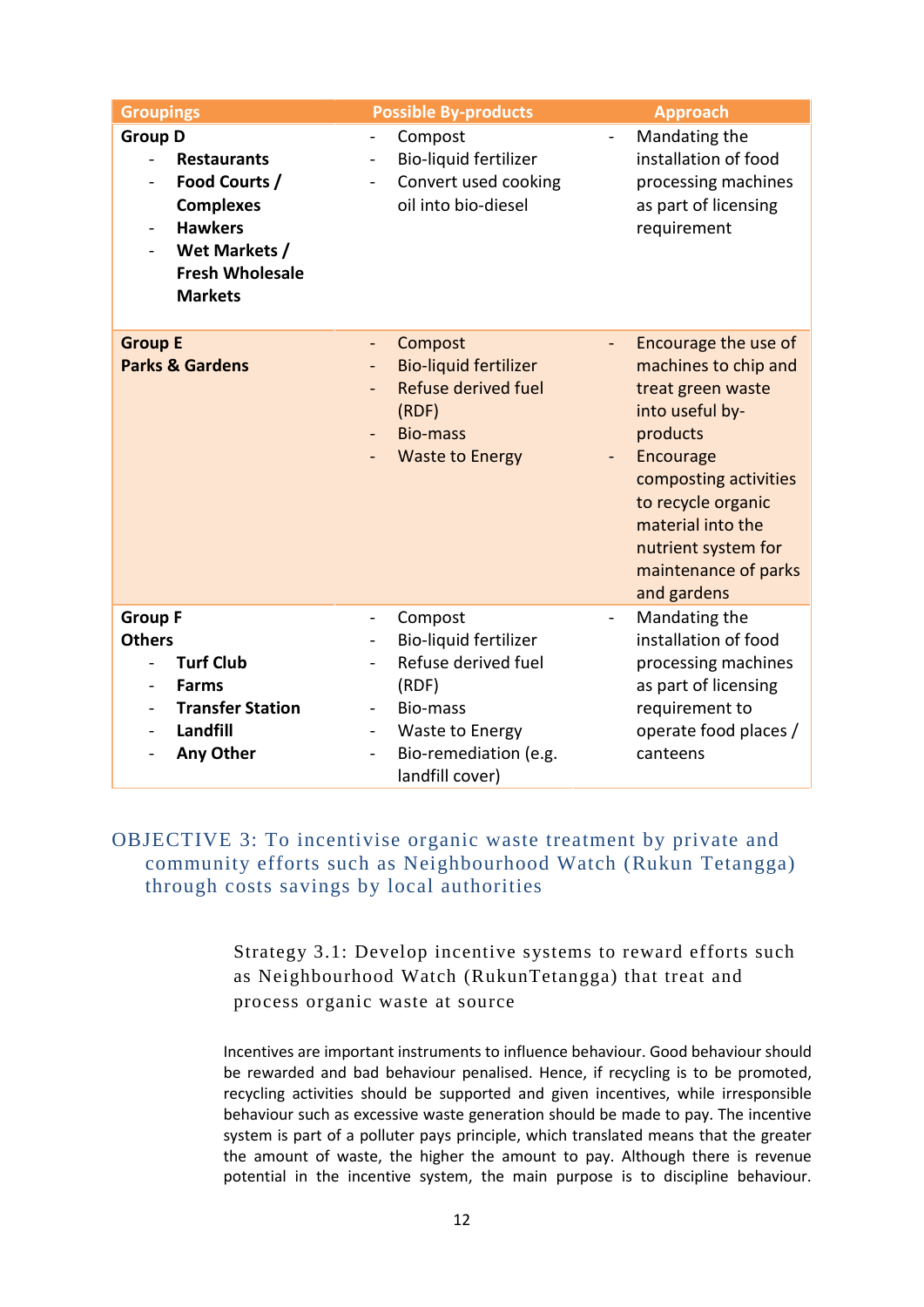However, in the case of organic waste reduction, several forms of incentives maybe considered. Not all incentives need not be monetary in nature and more creative forms of recognition may be considered such as the provision of public facilities e.g. play grounds, landscape, tree planting etc.

Some examples are provided in the accompanying table below:

#### **Table 8: Types of Organic Waste Generators and Proposed Incentive Schemes**

| <b>Groupings</b>                                                                                                                                                                                                                                                                                | <b>Proposed Incentives</b>                                                                                                                                                  |
|-------------------------------------------------------------------------------------------------------------------------------------------------------------------------------------------------------------------------------------------------------------------------------------------------|-----------------------------------------------------------------------------------------------------------------------------------------------------------------------------|
| Group A<br><b>Residential</b><br><b>High-rise</b><br>$\overline{\phantom{0}}$<br>Low rise (Landed Properties)<br>$\overline{\phantom{a}}$<br><b>Kampongs</b><br><b>Tamans</b><br><b>Rural Development And Security</b><br>Committees (JKKK) /<br><b>Neighbourhood Watch (Rukun</b><br>Tetangga) | Provide community facilities through<br>$\overline{\phantom{a}}$<br>waste diversion savings<br>Possible reduction of assessment fees<br>Green practice recognition - awards |
| Group B<br><b>Hotels</b><br><b>Hospitals</b><br><b>Institutions with Hostels</b>                                                                                                                                                                                                                | Possible reduction of assessment fees<br>$\blacksquare$<br>Ease of license renewal<br>$\blacksquare$<br>Green practice recognition - awards<br>Reduction in licensing fees  |
| Group C<br><b>Educational Institutions</b><br><b>Schools</b><br><b>Colleges</b><br>$\blacksquare$<br><b>Universities</b><br><b>Factories</b><br><b>Other Commercial Enterprises</b>                                                                                                             | Possible reduction of assessment fees<br>Ease of license renewal<br>Reduction in licensing fees<br>Green practice recognition $-$ awards                                    |
| Group D<br><b>Restaurants</b><br><b>Food Courts / Complexes</b><br>$\blacksquare$<br><b>Neighbourhood Watch (Rukun</b><br>Tetangga)<br><b>Hawkers</b><br>Wet Markets / Fresh Wholesale<br><b>Markets</b>                                                                                        | Possible reduction of assessment fees<br>$\blacksquare$<br>Ease of license renewal<br>Reduction in licensing fees<br>Green practice recognition - awards                    |
| <b>Group E</b><br><b>Parks &amp; Gardens</b>                                                                                                                                                                                                                                                    | Green practice recognition - awards                                                                                                                                         |
| Group F<br><b>Others</b><br><b>Turf Club</b><br><b>Farms</b>                                                                                                                                                                                                                                    | Possible reduction of assessment fees<br>$\blacksquare$<br>Ease of license renewal<br>Green practice recognition - awards                                                   |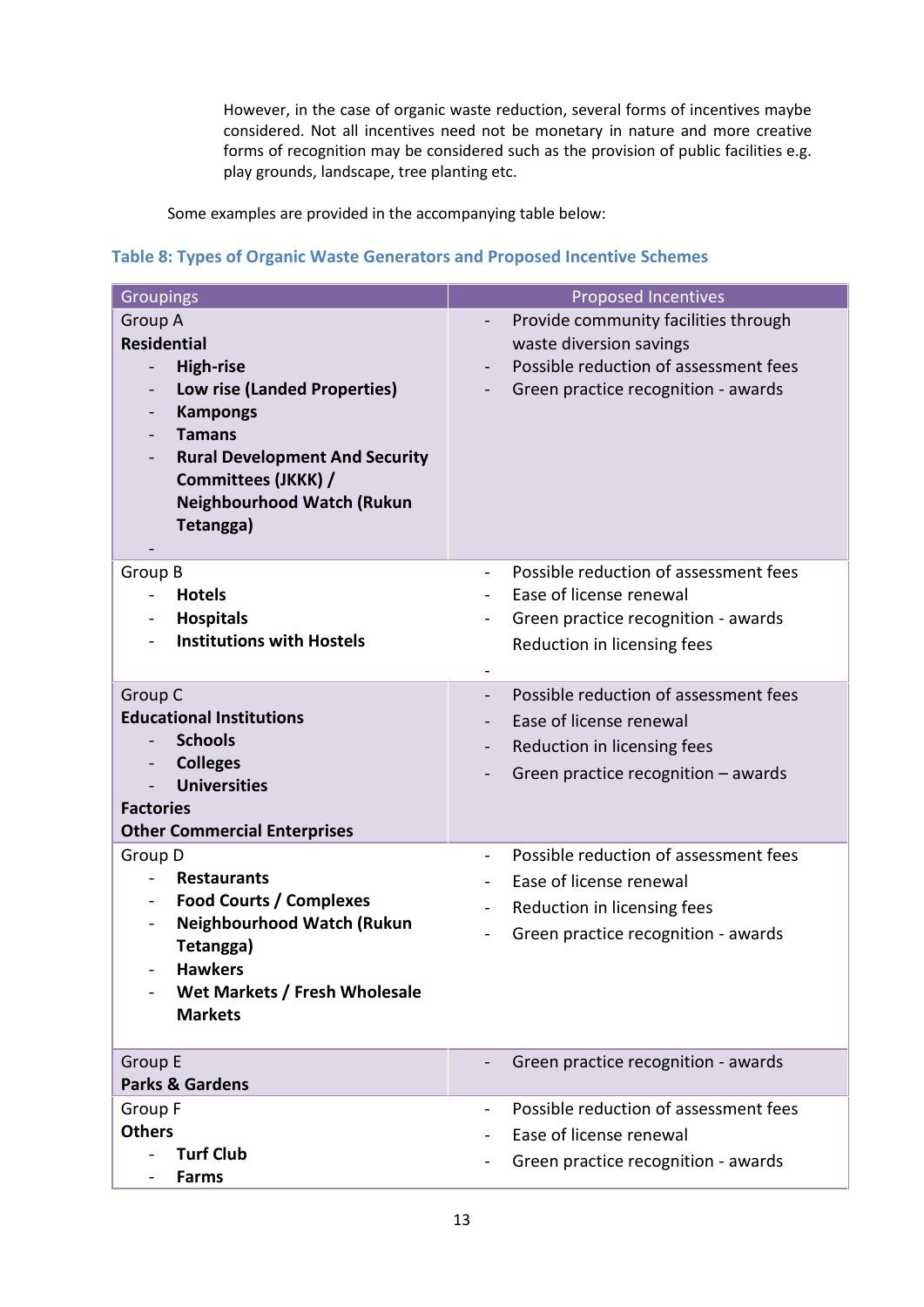- **Transfer Station**
- **Landfill**
- **Any Other**

Strategy 3.2: Set the stage for future voluntary carbon offset schemes

Carbon offset schemes are part of the carbon trading process in the international market place. A carbon offset is a reduction in emissions of carbon dioxide or greenhouse gases made in order to compensate for or to offset an emission made elsewhere.

Carbon offsets are measured in metric tons of carbon dioxide-equivalent ( $CO<sub>2</sub>e$ ) and usually represent six primary categories of greenhouse gases. The categories include: carbon dioxide (CO<sub>2</sub>), methane (CH<sub>4)</sub> nitrous oxide (N<sub>2</sub>O), perfluorocarbons (PFCs), hydrofluorocarbons (HFCs), and sulphur hexafluoride (SF<sub>6</sub>). One carbon offset represents the reduction of one metric ton of carbon dioxide or its equivalent in other greenhouse gases.

There are two markets for carbon offsets. In the larger, compliance market, companies, governments, or other entities buy carbon offsets in order to comply with caps on the total amount of carbon dioxide they are allowed to emit. This market exists in order to achieve compliance with obligations under the Kyoto Protocol, and of liable entities under the EU Emissions Trading Scheme. In 2006, about \$5.5 billion of carbon offsets were purchased in the compliance market, representing about 1.6 billion metric tons of CO2e reductions.

In the much smaller, voluntary market, individuals, companies, or governments purchase carbon offsets to mitigate their own greenhouse gas emissions from transportation, electricity use, and other sources. For example, an individual might purchase carbon offsets to compensate for the greenhouse gas emissions caused by personal air travel. Many companies offer carbon offsets as an up-sell during the sales process so that customers can mitigate the emissions related with their product or service purchase (such as offsetting emissions related to a vacation flight, car rental, hotel stay, consumer good, etc.). In 2008, about \$705 million of carbon offsets were purchased in the voluntary market, representing about 123.4 million metric tons of  $CO<sub>2</sub>e$  reductions.

The usual conversion rate for food waste is 0.9:1; i.e. every 1000kg of food waste is equivalent to 0.9 metric ton of carbon offset or  $CO<sub>2</sub>$  e. This formula can easily be applied to Penang's situation where 1 metric tons of organic waste diverted from the landfill will result in cost savings for the local authority. E.g. for the case of MBPP the average cost savings is RM132.20 From this cost savings, say RM20 is attached as the monetary value for 1 CO2e which can be used to redeem when proof is provided

Fixing the mechanism for a local "Penang Carbon Credit (PCC)" scheme is not difficult but the mechanism needs to be carefully worked out by the two local authorities. It needs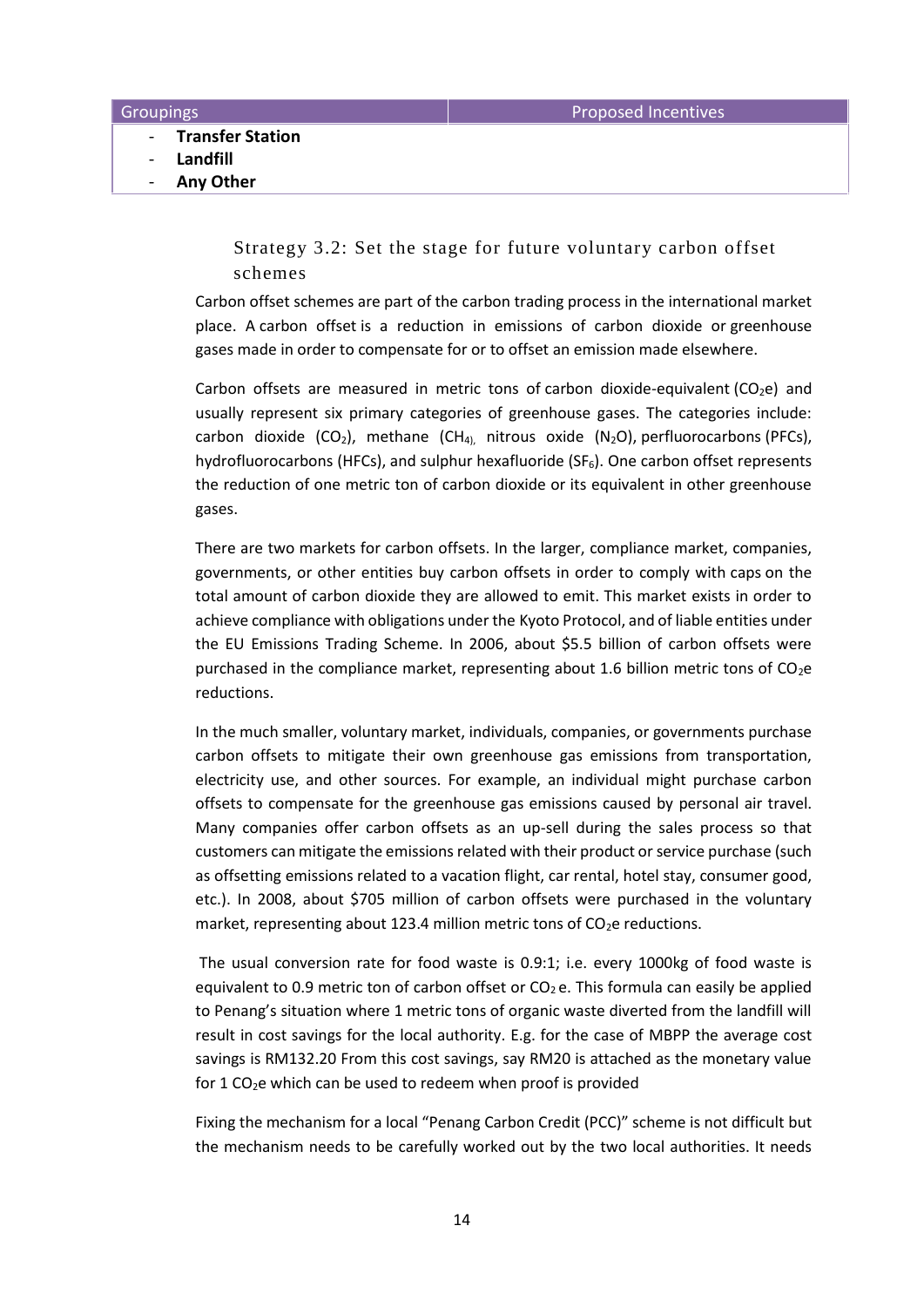proper documentation and verification processes preferably done by a third party body engaged or authorities by the state.

Participants who which to take part in the voluntary PCC scheme must first register their participation with the two local authorities and adhere to a list of stipulated regulations and procedures. PCCs can only be awarded if these are fully complied and will be recognised by the two local authorities. This is somewhat similar to the present incentive schemes for recyclable items currently practiced by MPSP.

PCCs can also be traded for environmentally conscious companies or individual who which to practice their CSR or offset their carbon footprint.

Such a move will see Penang initiate another first for the State and may be adopted by other states at later stages.

# OBJECTIVE 4: To emulate nature and return all organic outputs to food production, parks and gardens and energy production thereby completing the nutrient cycle to ensure a sustainable food supply and security.

Strategy 4.1: Develop and promote new linkages to return organic outputs to the food production process in agricultural, horticultural and agro-forestry sectors.

All of our organic waste streams contain vast quantities of nutrients and trace elements which aid in crop development, growth and health. Organic by-products such as compost, bio-liquid fertilisers, and bio-fertilisers move nutrients through the full circle and back into agriculture and in doing so develop closed loops. Instead of just depleting earth's natural resources, such nutrient cycles put backs and replenishes the top soil of the earth thus enabling and ensuring a sustainable nutrient cycle as opposed to mining the resources in arterial industries (defined as industries that mine natural resources from the earth in an exploitative and non-renewal manner).

Strategy 4.2: Encourage a food waste to food policy to maintain food security through urban and peri-urban agriculture

Maintaining food producing soils and continuing food production in proximity to urban areas like major towns in Penang is becoming increasingly important to ensure a reliable supply of food close to market. Within the context of potential rises in energy and transport costs, expanding urban populations, water scarcity and demand for agricultural lands for other land uses, there is an emerging need to produce more with less. Expanding peri-urban food production will require innovative methods of food production and soil management in these locations, such as greater use of recycled water and comprehensive mapping to identify existing and potential agricultural clusters.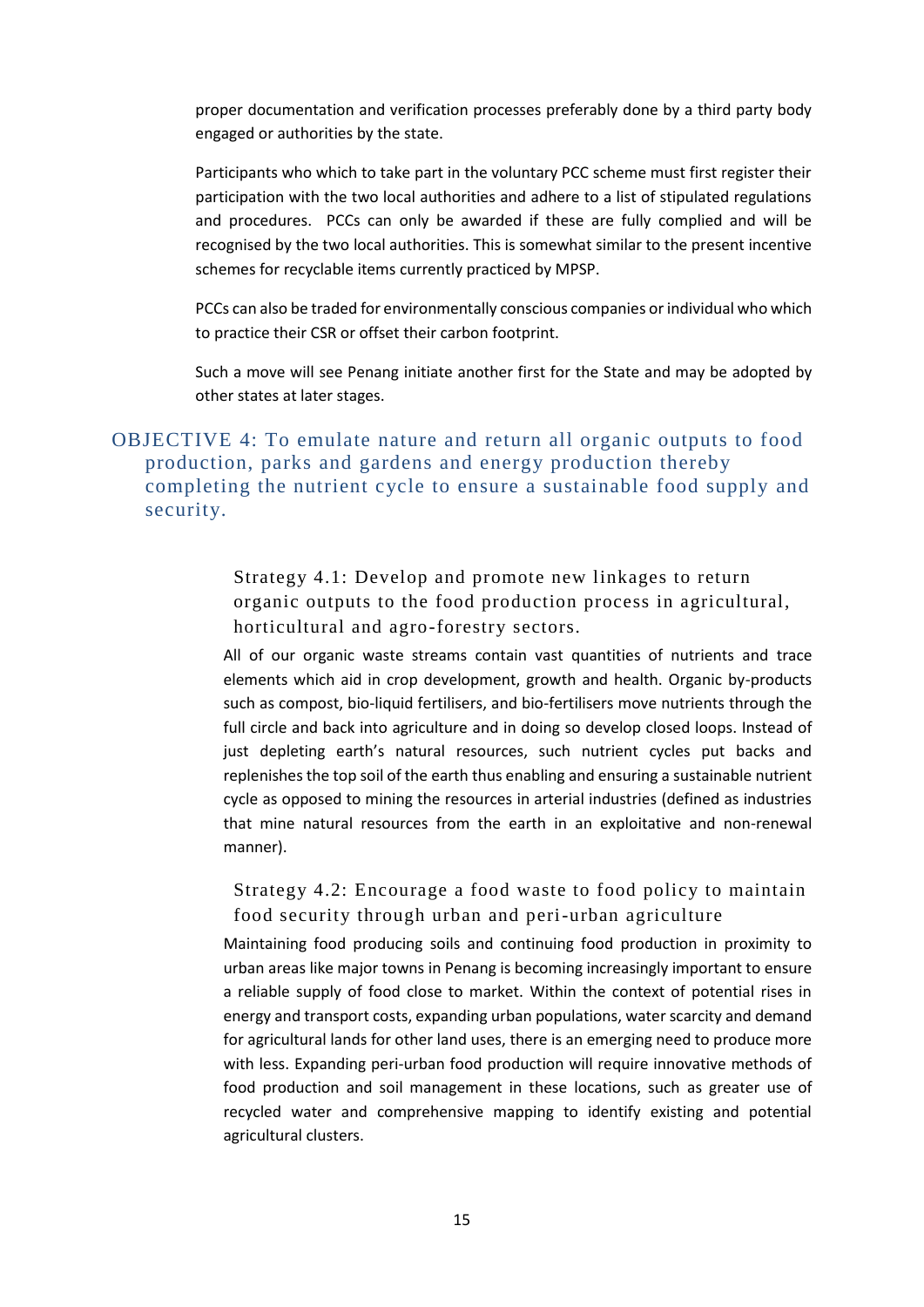#### **8.0 CONCLUSION**

The State needs to further coordinate, harmonise or streamline approaches to waste management across jurisdictions and derive at categorisations, definitions and standards used to manage waste between and within the different levels of government so that they are effective and appropriate. This ensures the delivery of an effective regulatory framework which will provide an appropriate suite of approaches to address waste and resource recovery issues especially that of organic waste.

The Penang Organic Waste Policy should work effectively in conjunction with planning and other environmental legislation and not as a standalone solution to address the mitigation of worldwide issues such as climate change and global warming.

The State authorities must also provide the right incentives to manage materials, products and waste sustainably and holistically. It has also to look any aspects of waste management that could be improved or streamlined through adopting standards. Whatever changes that could be made to improve management of the municipal waste stream and those of the commercial and industrial sector and the construction and demolition sector must be done in a timely and appropriate manner.

Reducing the amount of organic waste sent to landfill has the potential to contribute to reducing greenhouse gas emissions as well as other potential environmental and economic benefits. What benefits and opportunities, costs and disadvantage of increased diversion and / or recycling of organics wastes must be continually studied.

Conventional wisdom appears to be driving us to bury all organic waste, collect landfill gas and produce green electricity. The Policy should also be used to encourage the diversion of organic waste away from landfills (e.g. introducing green waste / organic waste collections) and to utilise the organic waste to generate a beneficial by-products. Why can we not use reduction and conversion of organic waste to earn carbon offsets? Why are these efforts not considered to be carbon sequestration? The Policy should be changed to include the benefits of composting for carbon sequestration and for the reductions in greenhouse gas emissions. A compulsory requirement to utilise organic by-products and compost for carbon sequestration with agricultural activities could be introduced under this policy. Utilising organic fertilisers will reduce the need for chemical fertilisers that are currently being used as an easy cheap short term unsustainable option.

Diverting green waste and organics from the waste stream can potentially divert up to 40 to 50% of the waste from landfill and thus provide substantial cost savings. There is huge potential not only in the domestic / residential waste stream but also in the commercial and industrial sector (e.g. food manufacturers, food processors etc.).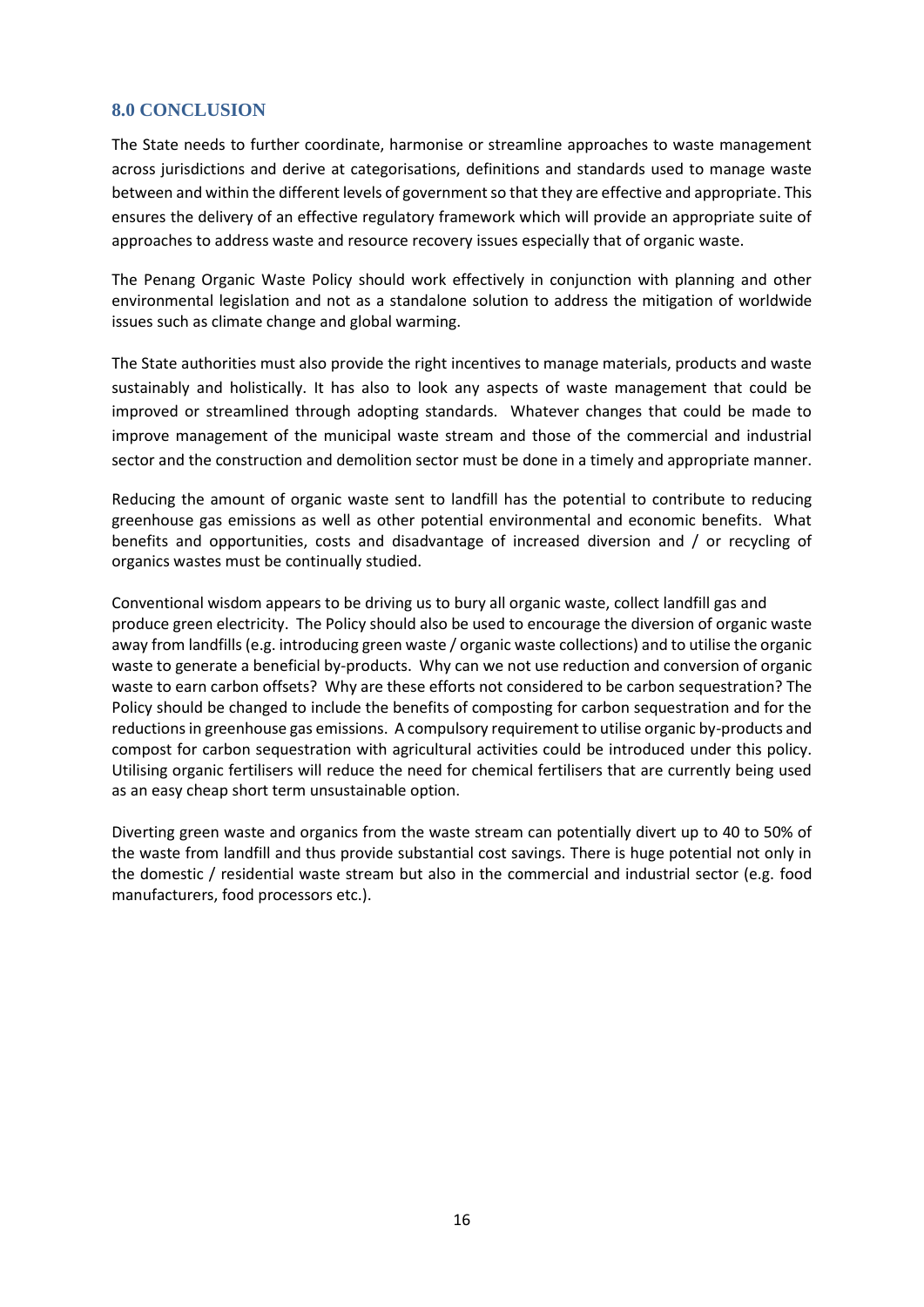The Penang State Government has set June 1, 2016 for enforcement of the Waste Segregation at Source Policy throughout the state.



**Figure 1 : Penang's Waste Segregation at Source Poster**

Waste separation at source is the process of separating solid waste produced at source in accordance with the composition of solid waste, namely recyclable waste (paper, plastic, aluminium cans) and general waste or garbage (gross waste, and food waste).

The main objectives are:

- To reduce environmental pollution and to maintain ecological balance.
- To reduce the cost of waste management.
- To reduce increasing volume of waste generation to landfill.
- To prolong the lifespan of Pulau Burung landfill.

The schedule for Recyclables Collection are:

\*Landed Properties - every Saturday by MBPP (2pm-5pm) / MPSP (8am-4pm). \*Strata Premises - will be decided by Joint Management Board/ Management Body.

For high-rise houses, the Joint Management Body (JMB) has to dedicate a space for bins for residents to bring down their recyclable items. As for landed property, residents can leave the segregated trash beside the garbage bins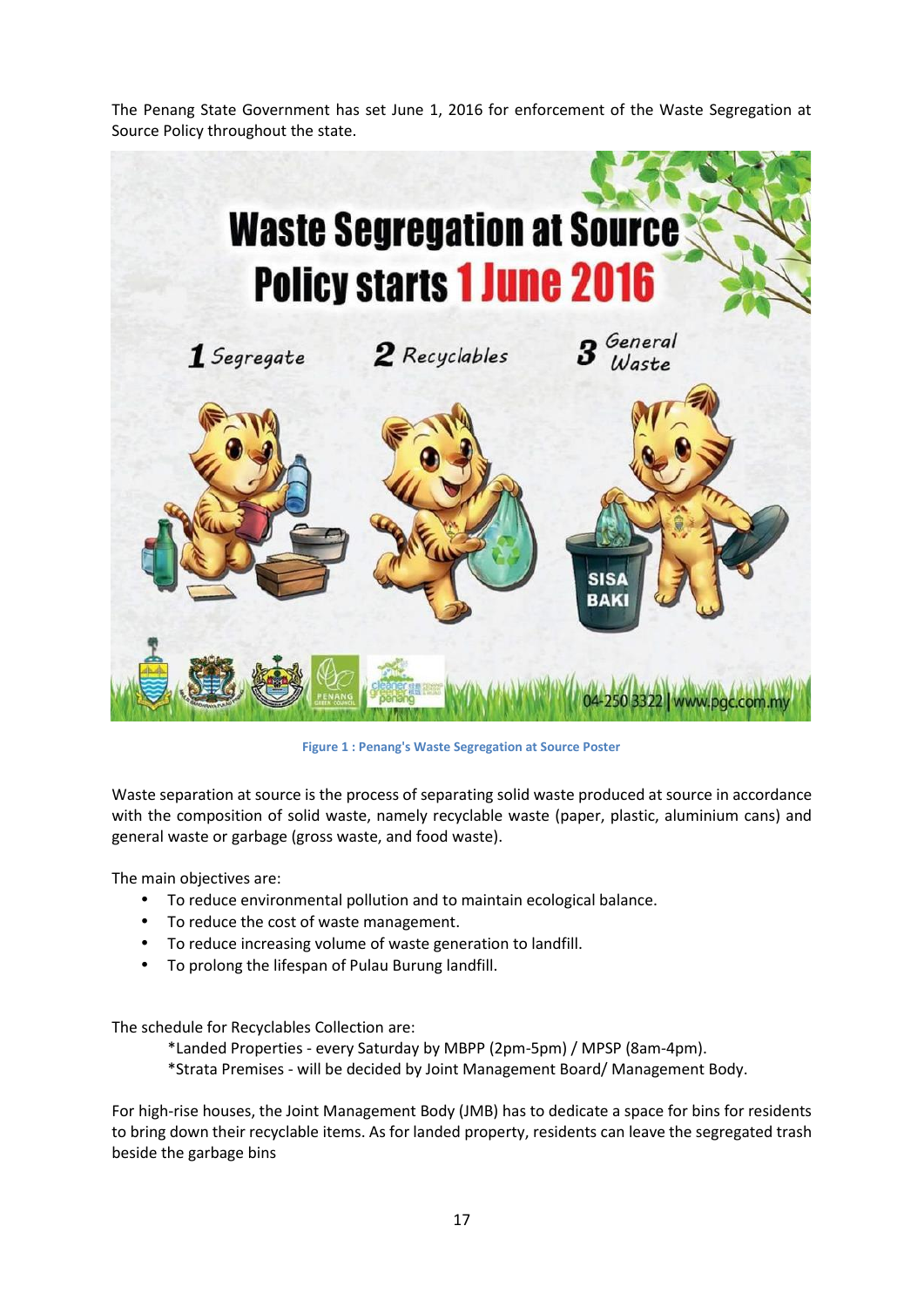General waste is collected three times a week by MBPP and twice a week by MPSP for residential areas. Collection for commercial areas and wet markets may be daily depending on the specific need of each location.



**Figure 2: The Two Waste Streams for Segregation.**

The Penang state government has delayed the implementation of the summon action to June 2017 and is currently educating the public regarding the matter.

Since the introduction of the waste segregation at source policy, the landfill has seen a decrease in the amount of recyclables and an increase in the non-recyclables component. This is because the more valuable recyclables are already taken off stream at source and is no longer discarded into the residential bins during door-to-door collection.

| <b>Type of Waste</b>      | <b>MBPP</b> | <b>MPSP</b> | <b>PENANG OVERALL</b><br><b>AVERAGE</b> |
|---------------------------|-------------|-------------|-----------------------------------------|
| <b>Organic Waste</b>      | 52.3%       | 43.9%       | 48.1%                                   |
| <b>OCC</b>                | 3.4%        | 3.4%        | 3.4%                                    |
| <b>ONP</b>                | 1.0%        | 0.2%        | 0.6%                                    |
| <b>GW + Woody C&amp;D</b> | 4.1%        | 3.0%        | 3.5%                                    |
| <b>Ferrous</b>            | 0.9%        | 0.9%        | 0.9%                                    |
| <b>Non-Ferrous</b>        | 0.1%        | 0.1%        | 0.1%                                    |
| <b>Plastics</b>           |             |             |                                         |
| <b>PP</b>                 | 1.1%        | 0.8%        | 0.9%                                    |
| <b>LDPE</b>               | 9.6%        | 8.4%        | 9.0%                                    |
| <b>PET</b>                | 0.5%        | 0.5%        | 0.5%                                    |

#### **Table 9: Summary for MBPP, MPSP & Overall Waste Composition at the Pulau Burung Landfill**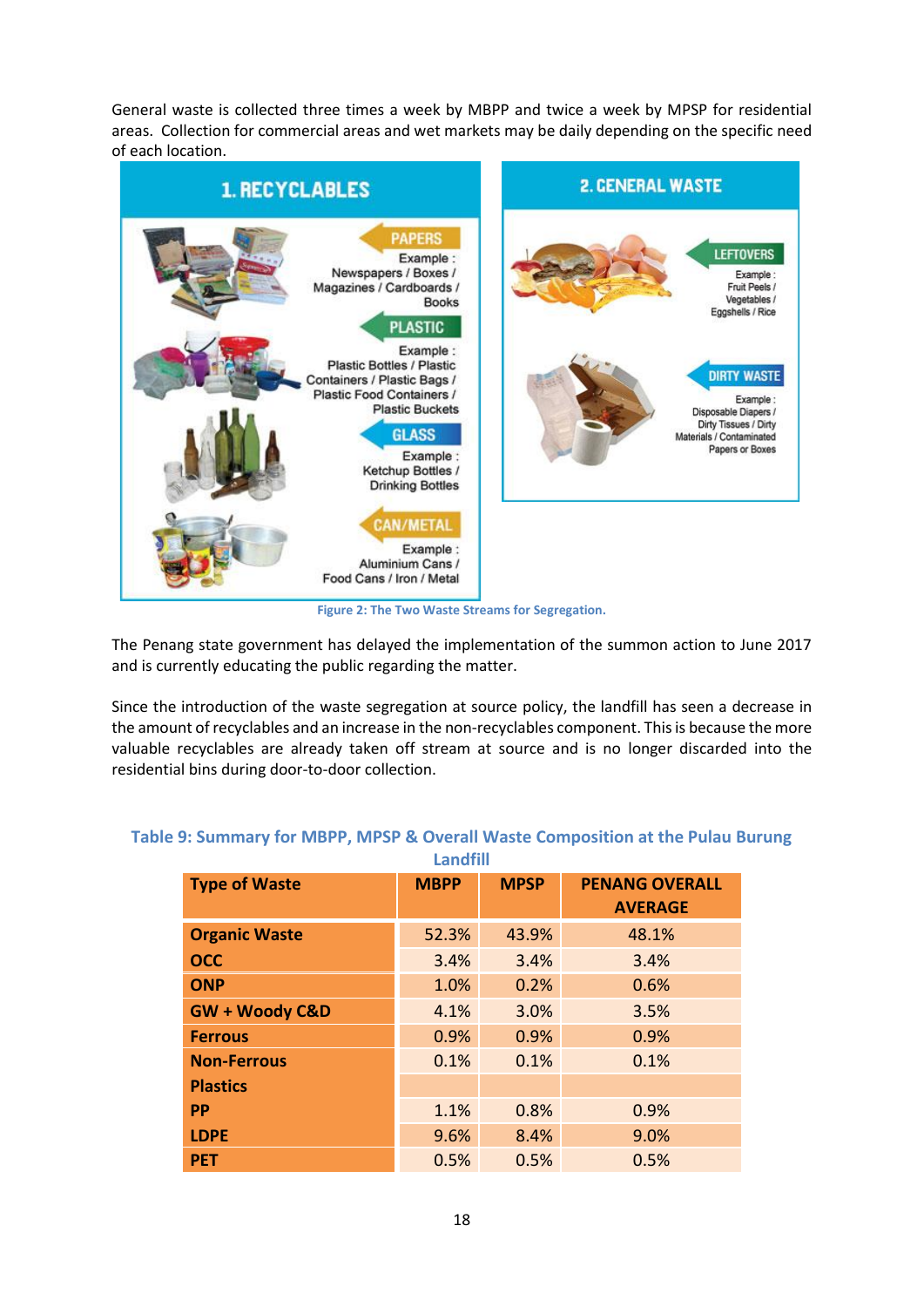| <b>Type of Waste</b>            | <b>MBPP</b> | <b>MPSP</b> | <b>PENANG OVERALL</b><br><b>AVERAGE</b> |
|---------------------------------|-------------|-------------|-----------------------------------------|
| <b>HDPE</b>                     | 0.2%        | 0.3%        | 0.3%                                    |
| <b>HP (Hard Plastic)</b>        | 0.2%        | 0.3%        | 0.2%                                    |
| <b>Others (Non-recyclables)</b> | 26.6%       | 38.3%       | 32.5%                                   |
| <b>Total</b>                    | 100.0%      | 100.0%      | 100.0%                                  |

Source: Waste composition Survey (October 2016), Infitech Sdn Bhd. 2016.

The remaining general waste stream that ends up in the landfill comprises dirty contaminated plastic waste (mainly LDPE used as garbage bags), wet corrugated cardboard, food waste and a small proportion of green waste.

# **Table 10: Composition of MSW, MBPP and MPSP, 2003 compared with 2016 Survey Results**

| <b>MPSP</b><br><b>Item</b>                               |                              |                         | <b>MBPP</b>                  |                | <b>Penang</b><br><b>State</b><br><b>Overall</b><br><b>Average</b><br>(%)<br>2003 | <b>Penang</b><br><b>State</b><br><b>Overall</b><br><b>Average</b><br>(%)<br>2016 | $+/-$    |  |
|----------------------------------------------------------|------------------------------|-------------------------|------------------------------|----------------|----------------------------------------------------------------------------------|----------------------------------------------------------------------------------|----------|--|
|                                                          | <b>Metric</b><br><b>Tons</b> | %                       | <b>Metric</b><br><b>Tons</b> | %              | %                                                                                | %                                                                                | %        |  |
| <b>Food</b>                                              | 605.84                       | 50                      | 206.23                       | 33             | 41.5                                                                             | 45.20                                                                            | 3.70     |  |
| <b>Yard &amp; Garden</b>                                 | 148.99                       | 12                      | 59.86                        | 10             | 11.0                                                                             | 0.24                                                                             | $-10.76$ |  |
| <b>Paper</b>                                             | 54.12                        | 5                       | 176.15                       | 28             | 16.5                                                                             | 3.46                                                                             | $-13.04$ |  |
| <b>Plastics</b>                                          | 208.1                        | 17                      | 89.89                        | 15             | 16.0                                                                             | 10.34                                                                            | $-5.66$  |  |
| <b>Textile/Rubber</b>                                    | 38.48                        | $\overline{3}$          | 19.02                        | $\overline{3}$ | 3.0                                                                              | $\pmb{0}$                                                                        | $-3.00$  |  |
| <b>Metal</b>                                             | 43.36                        | $\overline{\mathbf{4}}$ | 29.09                        | 5              | 4.5                                                                              | 1.28                                                                             | $-3.22$  |  |
| <b>Hazardous</b>                                         | 2.69                         | 0.00                    | 1.92                         | $\pmb{0}$      | 0.0                                                                              | 0.23                                                                             | 0.00     |  |
| <b>Others</b>                                            | 98.42                        | 8.00                    | 37.74                        | $6\phantom{1}$ | 7.0                                                                              | 39.47                                                                            | 32.47    |  |
| <b>Total</b>                                             | 1,200.00                     |                         | 619.9                        |                |                                                                                  |                                                                                  |          |  |
| Source: Satang 2003 quoted by UNDP SWM Study Report 2007 |                              |                         |                              |                |                                                                                  |                                                                                  |          |  |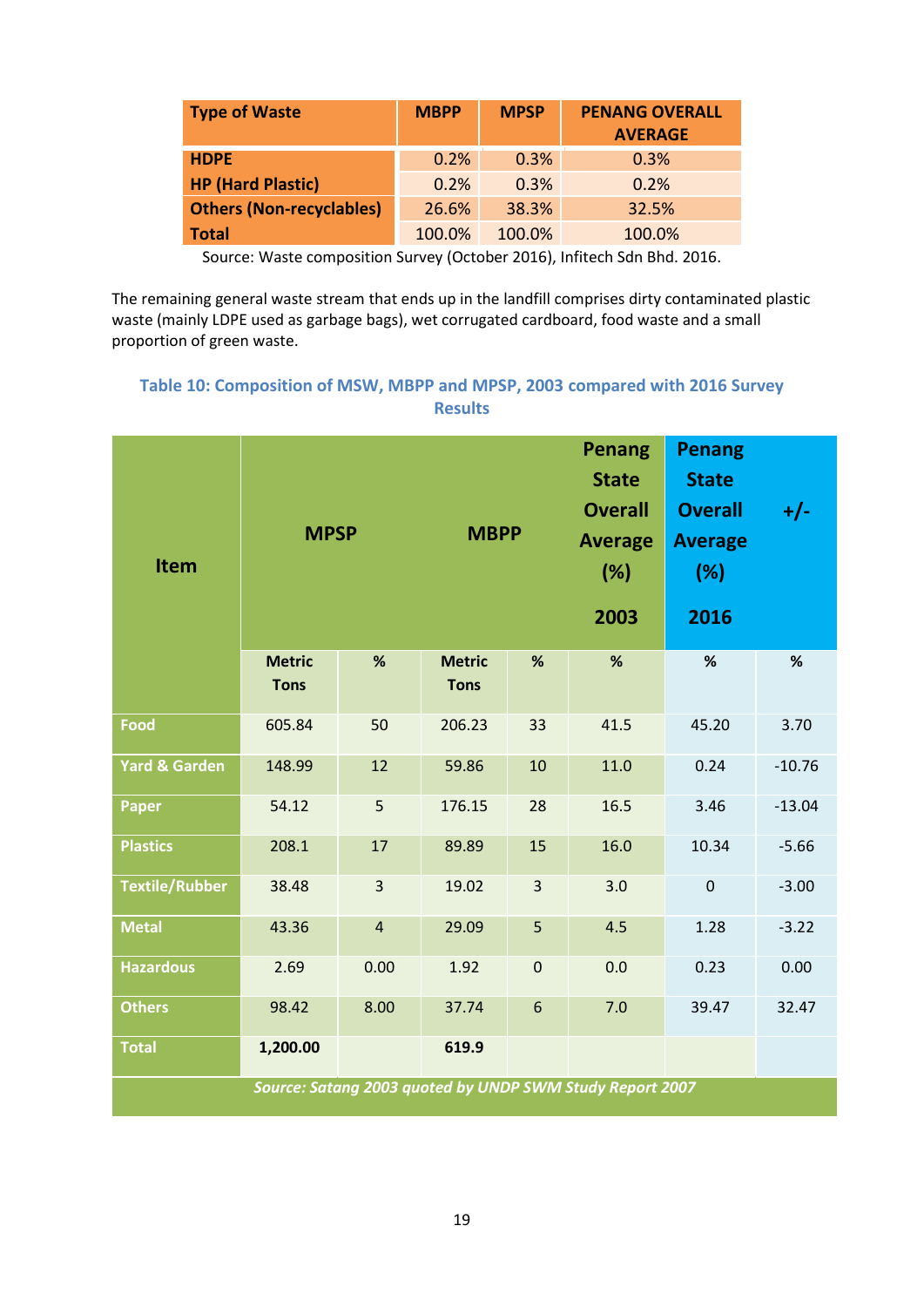The recent Waste Characterisation Study by Infitech Sdn. Bhd. (October 2016) ; when compared with 2003 Satang Report showed that Paper and paper products discarded at the landfill has fallen sharply from 16.5% (2003) to 2.46% (2016). The plastics category also shows a decline from 16% (2003) to 10.34% (2016). Metals fell from 4.5 % (2003) to 1.28% (2016).

In the others category, there was a sharp increase to 39.47% (2016) from 7.0% (2003). This also indicates that there is an increase in non-recyclables collected from households.

The general implications of the study is that since the introduction of the waste segregation at source regulation, the valuable recyclables have already been removed out of the waste stream for recycling and only non-recyclables are discarded for municipal collection. Although waste segregation at source regulation is not fully complied with by the general public, it is evident that less valuable recyclables are being discarded. Table 11 below shows that the State Recycling rates have been rising steadily from 20015 – 2015 and it also illustrates the effect of Penang's Best Practices and replication of such practices to other areas within the state contributing the success of resource recovery from waste.

| Year | <b>Waste Disposed at</b><br><b>Landfill Per Year</b><br>(metric tons) |             | <b>Recycling Per Year</b><br>(metric tons) |             | <b>Total</b><br>Waste<br>Generation<br>Per Year<br>(metric | Recycling<br>Rate $(\%)$ |           |        |
|------|-----------------------------------------------------------------------|-------------|--------------------------------------------|-------------|------------------------------------------------------------|--------------------------|-----------|--------|
|      | <b>MBPP</b>                                                           | <b>MPSP</b> | <b>Total</b>                               | <b>MBPP</b> | <b>MPSP</b>                                                | <b>Total</b>             | Tons)     |        |
|      |                                                                       |             | $\mathbf{A}$                               |             |                                                            | B                        | $C=(A+B)$ | B/C    |
| 2005 | 280,489                                                               | 416,254     | 696,743                                    | 57,178      | 96,032                                                     | 153,210                  | 849,953   | 18.03% |
| 2006 | 295,498                                                               | 463,750     | 759,248                                    | 82,210      | 119,964                                                    | 202,174                  | 961,422   | 21.03% |
| 2007 | 216,490                                                               | 490,729     | 707,219                                    | 80,351      | 125,504                                                    | 205,855                  | 913,074   | 22.55% |
| 2008 | 218,440                                                               | 472,005     | 690,445                                    | 33,775      | 124,121                                                    | 157,896                  | 848,341   | 18.61% |
| 2009 | 216,456                                                               | 428,563     | 645,019                                    | 61,307      | 132,039                                                    | 193,346                  | 838,365   | 23.06% |
| 2010 | 213,591                                                               | 426,152     | 639,743                                    | 63,756      | 129,804                                                    | 193,560                  | 833,304   | 23.23% |
| 2011 | 209,701                                                               | 401,663     | 611,364                                    | 72,341      | 144,682                                                    | 217,023                  | 828,387   | 26.20% |
| 2012 | 205,972                                                               | 370,989     | 576,961                                    | 82,405      | 157,286                                                    | 239,691                  | 816,652   | 29.35% |
| 2013 | 207,968                                                               | 427,706     | 635,674                                    | 80,050      | 207,849                                                    | 287,899                  | 923,573   | 31.17% |
| 2014 | 214,609                                                               | 434,175     | 648,784                                    | 80,233      | 233,791                                                    | 314,024                  | 962,808   | 32.62% |
| 2015 | 221,576                                                               | 440,460     | 662,036                                    | 84,100      | 289,259                                                    | 373,359                  | 1,035,395 | 36.06% |

#### **Table 11: Waste Disposed at the Pulau Burung Sanitary Landfill, 2005-2015**

Source: MBPP/MPSP 2016

The recycling rate for Municipal Solid Waste (MSW) achieved the highest recycling rate in the country of 36% compared with 18% when we first started in 2005. This 36% recycling rate achieved far exceeds the current national recycling rate of 10.5% and the 2020 target of 22% recycling rate. Penang also aims to reduce our Waste Generation from 1.3 kg/capita/day to half this amount by 2020.

Continuous awareness campaigns are needed to encourage Penangites to either compost at home or participate in the local government's green waste / organics collection schemes (both kerbside and outsourced haulage to the waste management facilities). The campaign should also encourage the use of compost on gardens, lawns, farms etc. instead of using chemical fertilisers. Market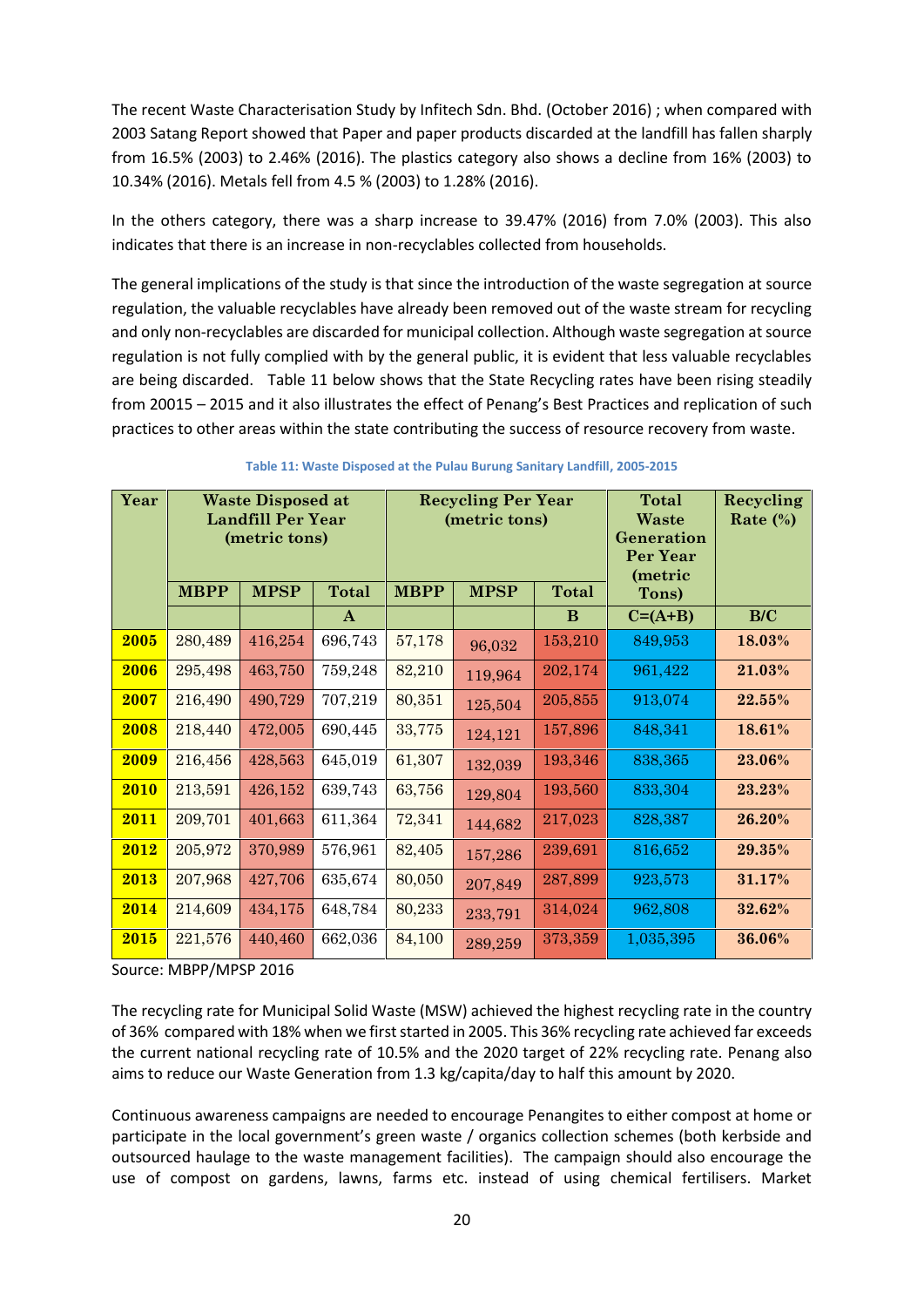development is needed for organic by-products to ensure that there are sufficient processors for the amount of organic waste material being generated and to ensure that there will be sufficient end uses for the product (e.g. compulsory carbon sequestration in the agricultural industry) to ensure a ready and sustainable market. This will further ensure that more resource recovery in the coming years as food/organic waste is being separated and do not contaminate items that are recyclable.

The Penang Organic Waste Policy and Plan is formulated as a dynamic document that requires frequent updates from time to time as policy directions, strategies and action plans change and evolve to reflect new situations that may arise in the future.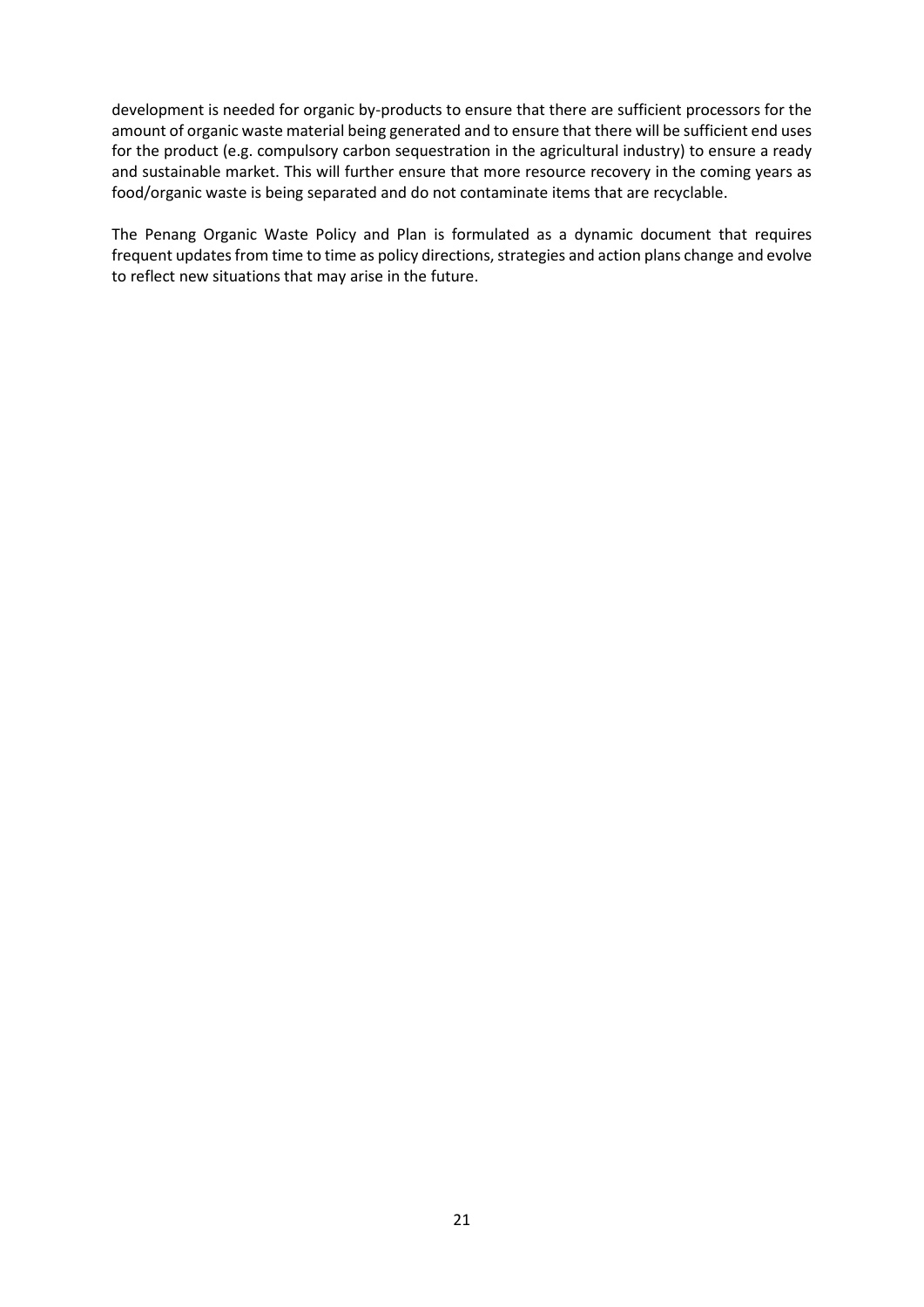# **References**

# http://www.epa.gov/osw/hazard/recycling/benefits.htm

Campbell A (2008) Managing Australia's Soils: A Policy Discussion Paper. Prepared for the National Committee on Soil and Terrain (NCST) through the Natural Resource Management Ministerial Council (NRMMC).

Department of Primary Industries, NSW, Australia, 2011. Soils Policy Looking Forward Acting Now. Draft NSW Soils Policy.

Household Hazardous Waste Reduction, Pollution Prevention (P2) Education Toolbox

Tools for Helping Teachers Integrate P2 Concepts in the Classroom, United States Environmental Protection Agency, EPA-905-F-97-011 August 1997.

Khor, Hung Teik. 2004. Decision-Making Framework for an Integrated Solid Waste Management (ISWM) in Penang, September 2004.

Ministry of Housing & Local Government, 2006.The Study on National Waste Minimisation in Malaysia. Final Report. Japan International Cooperation Agency (JICA).

Pratt B. 2004. Resources up in Flames: The Economic Pitfalls of Incineration versus a Zero Waste Approach in the Global South. Institute for Local Self-Reliance for by Global Alliance for Incinerator Alternatives (GAIA).

Khor, Hung Teik. 2003. Household Composting – A User's Manual. Socio-economic & Environmental Research Institute, Penang, Malaysia. United Nations Development Programme (UNDP) - Public Private Partnerships for the Urban Environment (PPPUE).

Khor, Hung Teik. 2004. Smart Partnerships in solid Waste Management – the Penang Experience, presented at the Professional Training Program on financing and Cost Recovery for the Provision of Urban Environmental Infrastructure Services, 13-15 Dec 2004, AIT Centre Bangkok, Thailand.

UNDP. 2004. UNDP-PPPUE Community Recycling Project. Training of Trainers Recycling Kit.

Khor, Hung Teik. 2004. Decision-Making Framework for an Integrated Solid Waste Management (ISWM) in Penang, September 2004

JICA, 2005.JICA Study on National Waste Minimization in Malaysia – Pilot Project for Local Recycling Network and Source Separation of Municipal Solid Waste in the Penang Municipal Council (PP-II)

Khor, Hung Teik. 2006. Technical Manual. Community Composting for Taman Duku Residential Area, Juru, Seberang Perai, Malaysia. Southeast Asia Urban Environmental Management Applications Project, Canadian International Development Agency (CIDA) & the Asian Institute of Technology (AIT), Bangkok, Thailand.

UNDP. 2007. Structuring and Institutionalising Solid Waste Management in Penang. Final Report, October, Unpublished.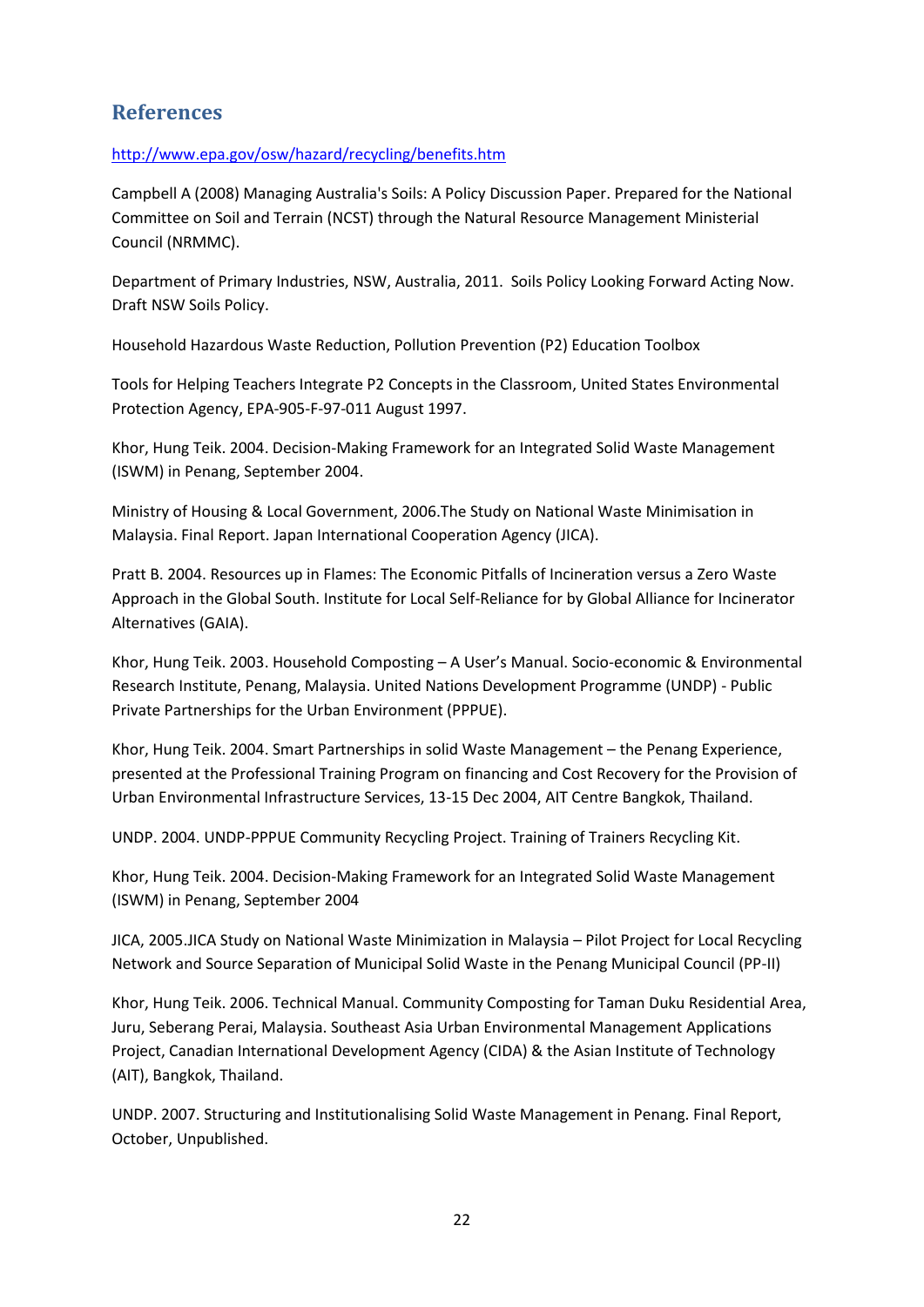SERI, 2007. Final Report Consumer Survey & Sensitization on Waste Separation at Source in Penang. Asian Institute of Technology, Joint Application Research.

SERI, 2007.Final Report Community Composting For Taman Duku Residential Area, Juru, Malaysia. Southeast Asia Urban Environmental Management Applications (SEA-UEMA.)

GOM- DANIDA, 2008. Recycle Bank in Schools and 3R Activities in Rural Community of Majlis Bandaraya Pulau Pinang (MBPP), Government of Malaysia (GOM) - DANIDA

Khor, Hung Teik. 2008 Penang's New Strategies towards Integrated Solid Waste Management Penang Economic Monthly, Vol 10 Issue 5, May 2008.

Khor, Hung Teik. 2008. Cash From Trash: Recycling As An Economic Activity In Penang, Penang Economic Monthly, Vol 10 Issue 8&9, Aug- Sep 2008.

Khor, Hung Teik. 2010. Household Composting – A User's Manual. Second Edition. Socio-economic & Environmental Research Institute, Penang, Malaysia. United Nations Development Programme (UNDP) - Public Private Partnerships for the Urban Environment (PPPUE), publication costs sponsored by DANIDA.

Khor, Hung Teik. 2010. Whose rubbish is it anyway? Penang Economic Monthly, Issue 5.10 March 2010

Trichobanoglous, Thiesen, and Vigil. Integrated Solid Waste Management, Engineering Principles & Management Issues, McGraw-Hill International Edition 1993.

Kreith, Frank. Handbook of Solid Waste Management. McGraw-Hill International Edition 1994.

Klundert, Anschutz. 1999. Integrated Sustainable Waste Management: the selection of appropriate technologies and the design of sustainable systems is not (only) a technical issue. Paper prepared for the CEDARE/IETC Inter-Regional Workshop on Technologies for Sustainable Waste Management, held 13-15 July 1999 in Alexandria, Egypt.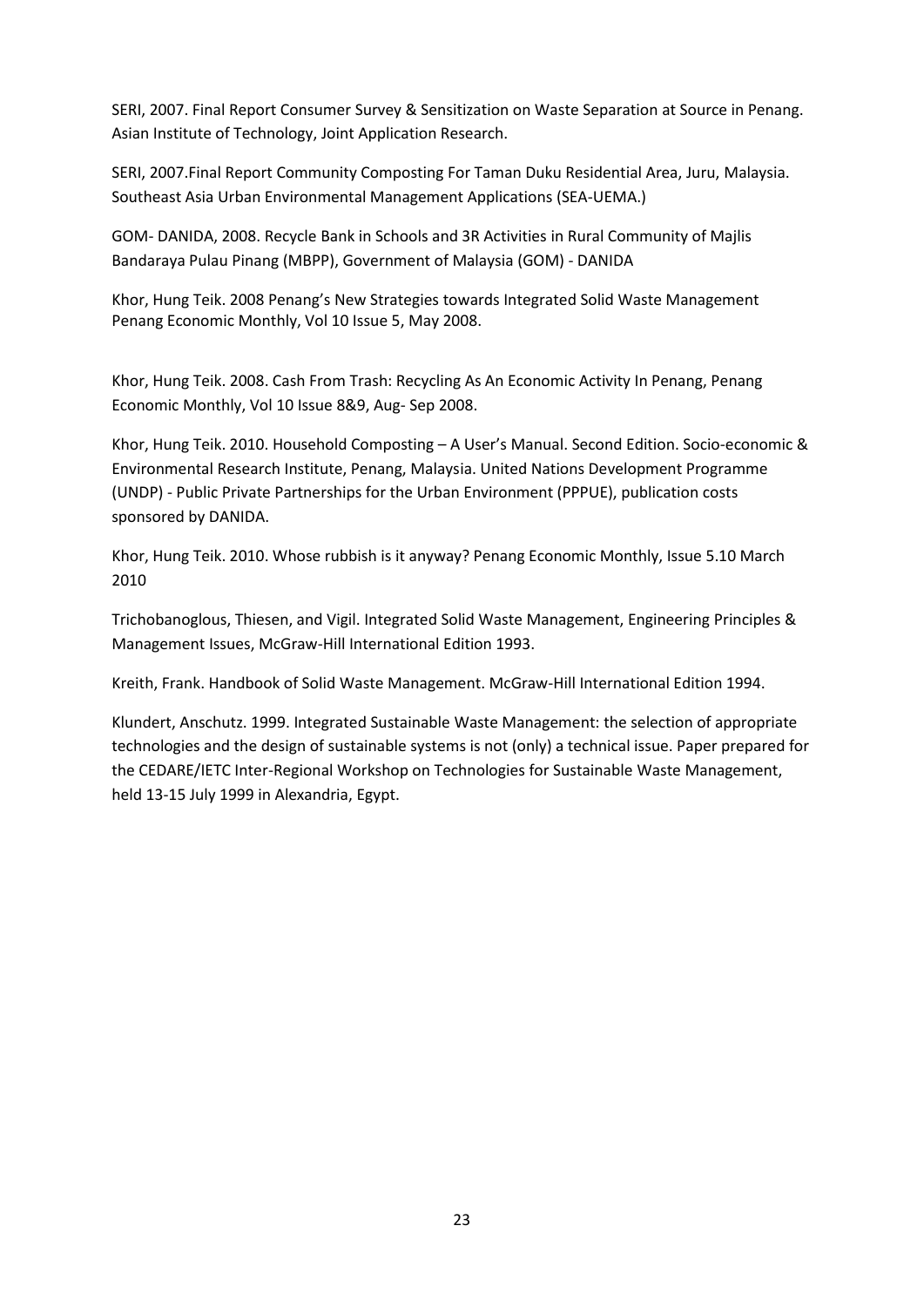# **Appendix**

#### **PENANG'S ORGANIC WASTE POLICY (POWP) IN A NUTSHELL**

The Penang Organic Waste Policy seeks to encourage the separation and treatment of organic waste at source in order to divert such away from the landfill prolonging its lifespan and reducing municipal cost. This is part of Penang's local action towards a global commitment to mitigate the effects of global warming and climate change.

In any natural system the organic outputs of any natural process become the inputs for another natural process. In this regard, Penang's Organic Waste Policy will seek to emulate nature and return all organic outputs to food production, parks and gardens and energy production.

# **POLICY OBJECTIVES**

#### **OBJECTIVE 1:**

**To divert the amount of organic waste (putrescibles) from the Pulau Burung Sanitary Landfill and moving towards a total ban in the long term.**

**Strategy 1.1: Impose separation of organic waste at source**

**Strategy 1.2: Develop relevant policies for different waste generators**

**Strategy 1.3: Increase community awareness and understanding of separating organic waste at source**

#### **OBJECTIVE 2**

**To reduce the costs of collection, transfer and treatment of organic waste for the local authorities by treating organic waste at source.**

**Strategy 2.1: Encourage treatment of organic waste into useful by-products at source where possible.**

#### **OBJECTIVE 3**

**To incentivise organic waste treatment by private and community efforts through costs savings by local authorities.**

**Strategy 3.1: Develop incentive systems to reward efforts such as Neighbourhood Watch (Rukun Tetangga) that treat and process organic waste at source**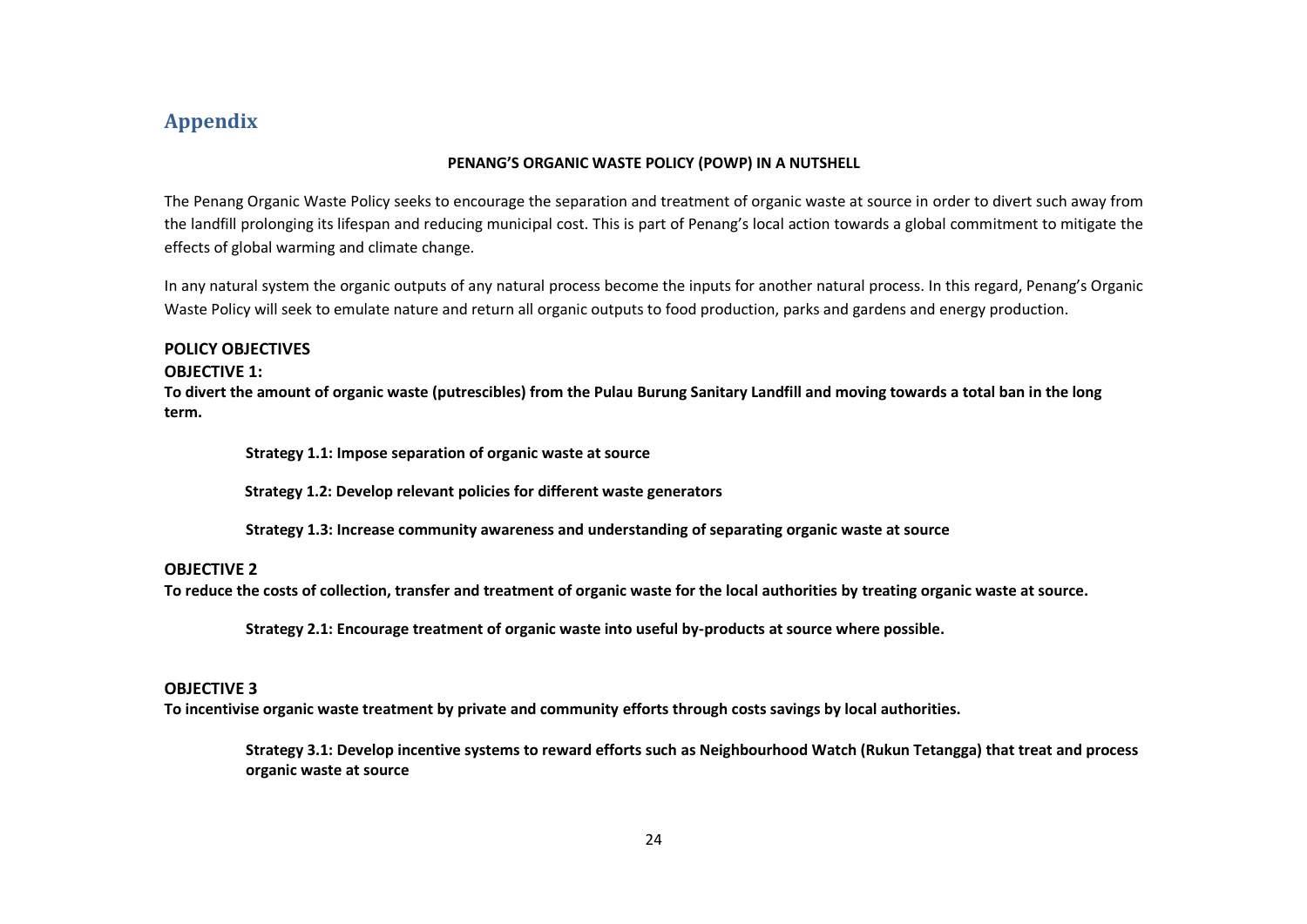**Strategy 3.2: Set the stage for future voluntary carbon offset schemes**.

#### **OBJECTIVE 4**

**To emulate nature and return all organic outputs to food production, parks and gardens and energy production thereby completing the nutrient cycle to ensure a sustainable food supply and security.**

**Strategy 4.1: Develop and promote new linkages to return organic outputs to the food production process in agricultural, horticultural and agro-forestry sectors.**

**Strategy 4.2: Encourage a food waste to food policy to maintain food security through urban and peri-urban agriculture**

| <b>Groupings</b>                                                                            | <b>Type of Organic Waste</b>                                                                                                               | <b>Possible By-products</b>                                                                                                         | <b>Strategies</b><br><b>Remarks</b>                                                                                                                                                                                                                                                                                                                                                                                                                                                                                                                                                                                                    |  |
|---------------------------------------------------------------------------------------------|--------------------------------------------------------------------------------------------------------------------------------------------|-------------------------------------------------------------------------------------------------------------------------------------|----------------------------------------------------------------------------------------------------------------------------------------------------------------------------------------------------------------------------------------------------------------------------------------------------------------------------------------------------------------------------------------------------------------------------------------------------------------------------------------------------------------------------------------------------------------------------------------------------------------------------------------|--|
| <b>Group A</b><br>Residential<br>High-rise<br>Low rise<br>Kampongs<br>Tamans<br>JKKKs / RTs | Food & Kitchen<br>$\blacksquare$<br>Waste<br>Garden & Yard<br>trimmings<br><b>Bulk Waste</b><br>$\blacksquare$                             | Compost<br>$\blacksquare$<br>Bio-liquid<br>$\overline{\phantom{a}}$<br>fertilizer                                                   | <b>Public Awareness</b><br>In areas where<br>$\overline{\phantom{a}}$<br>people have little<br>Separation at Source<br>$\overline{\phantom{a}}$<br>Individual<br>personal income<br>$\overline{\phantom{a}}$<br>or not viable to<br>composting<br>install food waste<br>Community<br>$\blacksquare$<br>composting<br>processing<br>machines it may<br>Regulatory<br>$\overline{\phantom{a}}$<br>be possible to<br>(Incentives)<br>Food processing<br>distribute plastic<br>$\overline{\phantom{a}}$<br>compostable bags<br>machine (where<br>applicable)<br>and to bring the<br>bags to a central<br>location with such<br>facilities. |  |
| <b>Group B</b><br>Hotels<br>Hospitals<br>Institutions with<br>Hostels                       | Food & Kitchen<br>$\overline{\phantom{a}}$<br>Waste<br>Garden & Yard<br>$\blacksquare$<br>trimmings<br><b>Bulk Waste</b><br>$\blacksquare$ | Compost<br>$\blacksquare$<br>Bio-liquid<br>fertilizer<br>Convert used<br>$\overline{\phantom{a}}$<br>cooking oil into<br>bio-diesel | <b>Public Awareness</b><br>$\overline{\phantom{a}}$<br>Separation at Source<br>$\overline{\phantom{a}}$<br>Individual<br>$\overline{\phantom{a}}$<br>composting<br>Community<br>$\overline{\phantom{a}}$<br>composting                                                                                                                                                                                                                                                                                                                                                                                                                 |  |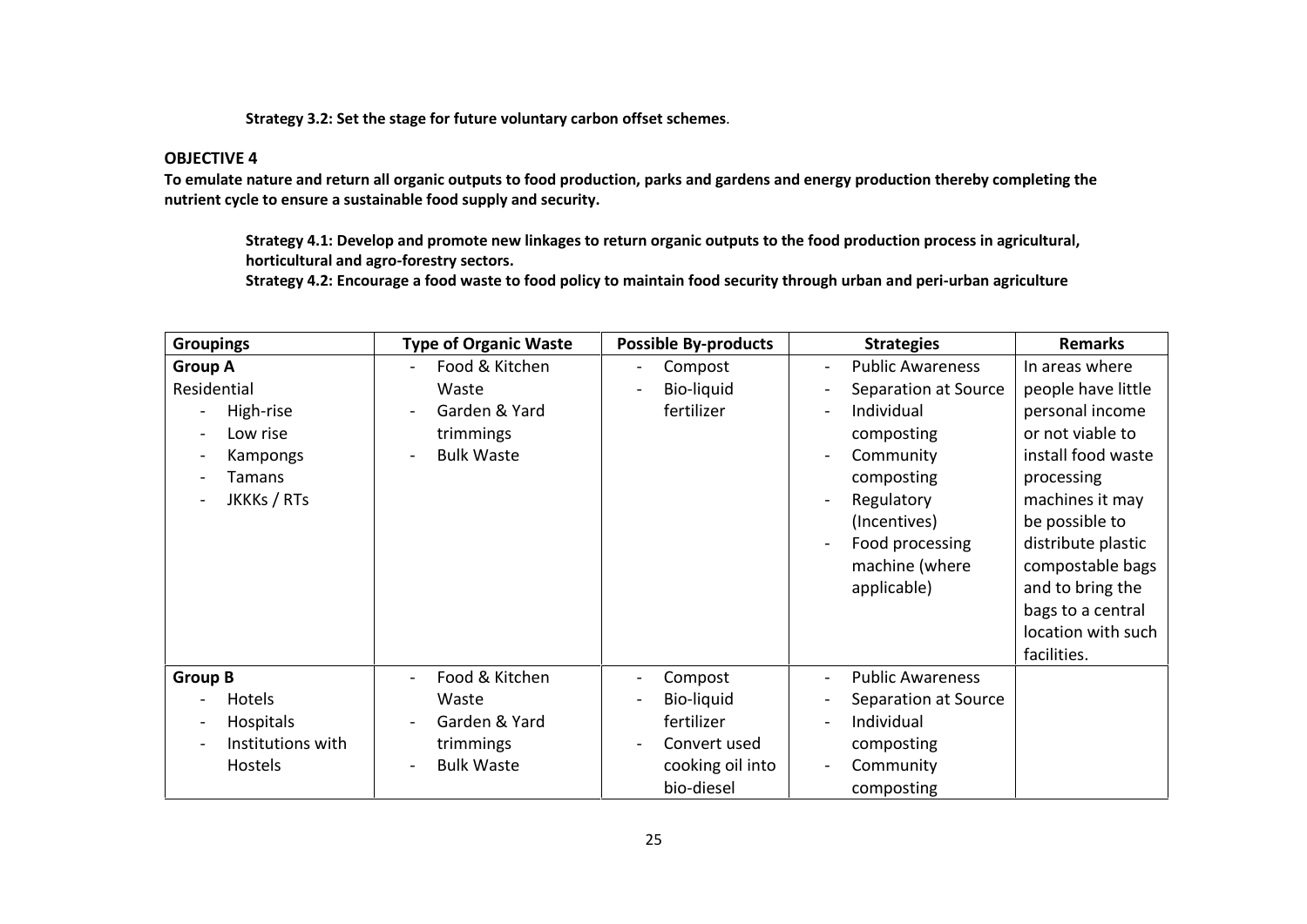| <b>Groupings</b>                                                                                                                                | <b>Type of Organic Waste</b>                                               | <b>Possible By-products</b>                                                                  | <b>Strategies</b>                                                                                                                                                                                                                                        | <b>Remarks</b> |
|-------------------------------------------------------------------------------------------------------------------------------------------------|----------------------------------------------------------------------------|----------------------------------------------------------------------------------------------|----------------------------------------------------------------------------------------------------------------------------------------------------------------------------------------------------------------------------------------------------------|----------------|
|                                                                                                                                                 |                                                                            |                                                                                              | Regulatory<br>(Licensing<br>Requirement - Food<br>processing machine<br>(where applicable)<br><b>Voluntary Carbon</b><br><b>Credit Schemes</b>                                                                                                           |                |
| <b>Group C</b><br><b>Educational Institutions</b><br>Schools<br>Colleges<br>Universities<br>Factories<br><b>Other Commercial</b><br>Enterprises | Food & Kitchen<br>Waste<br>Garden & Yard<br>trimmings<br><b>Bulk Waste</b> | Compost<br><b>Bio-liquid</b><br>fertilizer<br>Convert used<br>cooking oil into<br>bio-diesel | <b>Public Awareness</b><br>Separation at Source<br>Individual<br>composting<br>Community<br>composting<br>Regulatory<br>(Licensing<br>Requirement - Food<br>processing machine<br>(where applicable)<br><b>Voluntary Carbon</b><br><b>Credit Schemes</b> |                |
| <b>Group D</b><br>Restaurants<br>Food Courts /<br>Complexes<br><b>Hawkers</b><br>Wet Markets /<br>Fresh Wholesale<br>Markets                    | Food & Kitchen<br>Waste<br>Fresh crop and<br>animal product<br>waste       | Compost<br>Bio-liquid<br>fertilizer<br>Convert used<br>cooking oil into<br>bio-diesel        | <b>Public Awareness</b><br>Separation at Source<br>Individual<br>composting<br>Community<br>composting<br>Regulatory<br>(Licensing                                                                                                                       |                |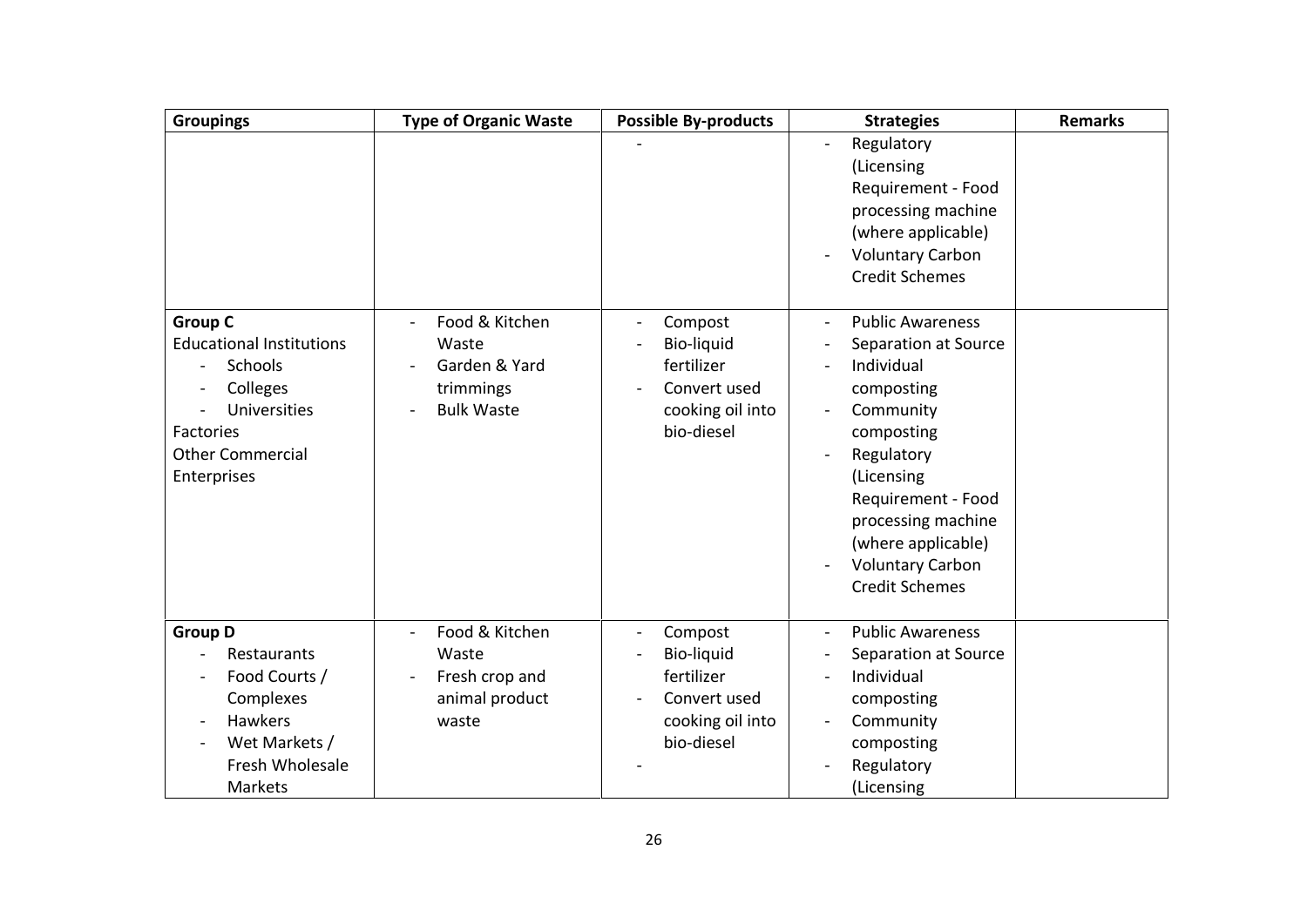| <b>Groupings</b>                                                                                          | <b>Type of Organic Waste</b>                                                                                                                       | <b>Possible By-products</b>                                                                                                       | <b>Strategies</b>                                                                                                                                                                                  | <b>Remarks</b> |
|-----------------------------------------------------------------------------------------------------------|----------------------------------------------------------------------------------------------------------------------------------------------------|-----------------------------------------------------------------------------------------------------------------------------------|----------------------------------------------------------------------------------------------------------------------------------------------------------------------------------------------------|----------------|
|                                                                                                           |                                                                                                                                                    |                                                                                                                                   | Requirement - Food<br>processing machine<br>(where applicable)<br><b>Voluntary Carbon</b><br><b>Credit Schemes</b>                                                                                 |                |
| <b>Group E</b><br>Parks & Gardens                                                                         | Garden & Yard<br>trimmings                                                                                                                         | Compost<br>$\overline{\phantom{0}}$<br>Bio-liquid<br>fertilizer<br>Refuse derived<br>fuel (RDF)<br>Bio-mass<br>Waste to<br>Energy | <b>Public Awareness</b><br>Separation at Source<br>Individual<br>composting<br>Community<br>composting<br>Regulatory<br>(Licensing<br>Requirement-Food<br>processing machine<br>(where applicable) |                |
| <b>Group F</b><br>Others<br><b>Turf Club</b><br>Farms<br><b>Transfer Station</b><br>Landfill<br>Any Other | Food & Kitchen<br>$\overline{\phantom{a}}$<br>Waste<br>Garden & Yard<br>trimmings<br><b>Bulk Waste</b><br>Horse Manure<br>$\overline{\phantom{0}}$ | Compost<br>$\overline{\phantom{0}}$<br>Bio-liquid<br>fertilizer<br>Refuse derived<br>fuel (RDF)<br>Bio-mass<br>Waste to<br>Energy | <b>Public Awareness</b><br>$\blacksquare$<br>Separation at Source<br>Individual<br>composting<br>Community<br>composting<br>Regulatory<br>(Licensing<br>Requirement-                               |                |